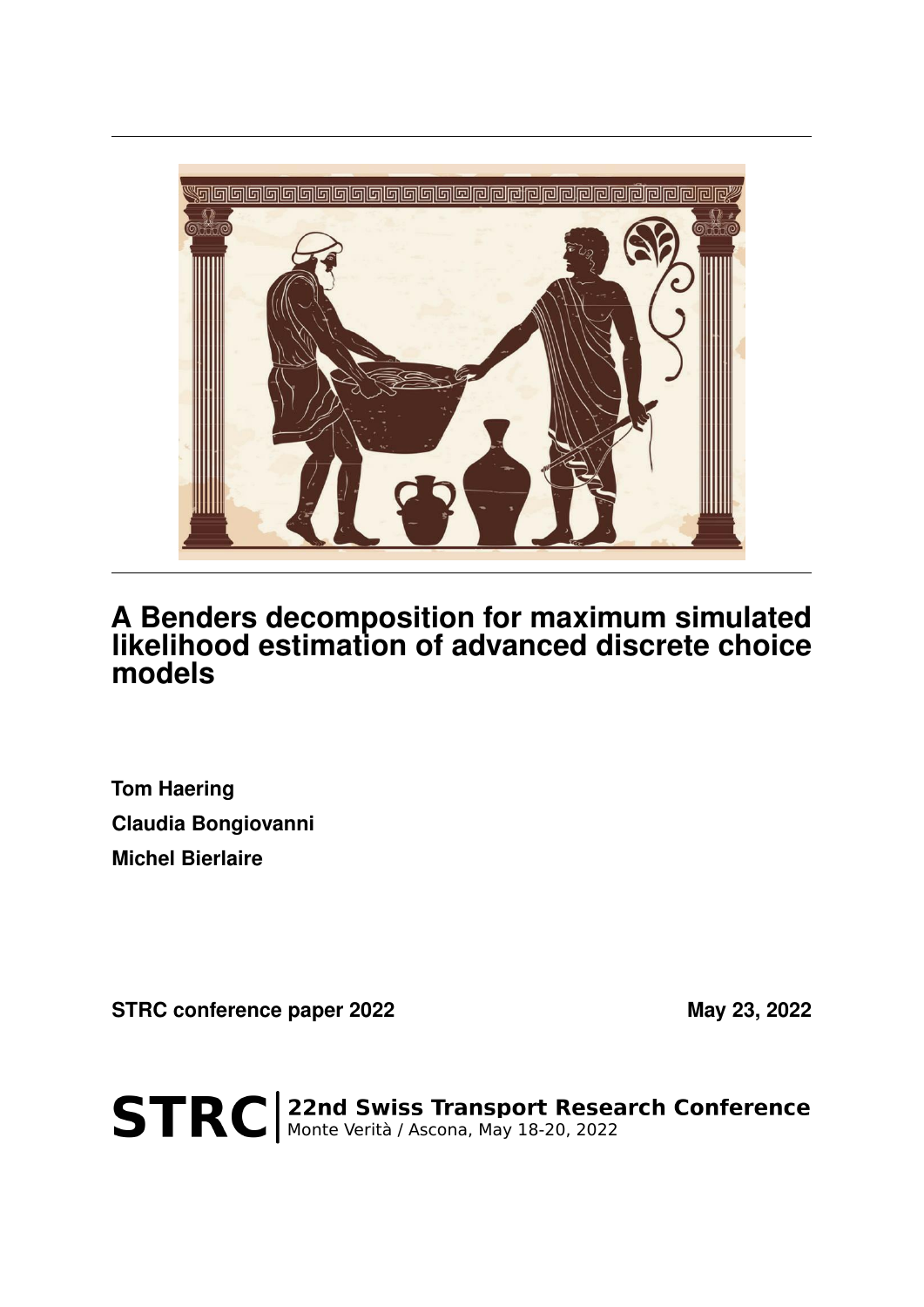## **A Benders decomposition for maximum simulated likelihood estimation of advanced discrete choice models**

Tom Haering TRANSP-OR ETH Lausanne CH-1003 Lausanne tom.haering@epfl.ch

Michel Bierlaire TRANSP-OR ETH Lausanne CH-1003 Lausanne michel.bierlaire@epfl.ch Claudia Bongiovanni TRANSP-OR ETH Lausanne CH-1003 Lausanne claudia.bongiovanni@epfl.ch

May 23, 2022

# **Abstract**

In this paper, we formulate a mixed integer linear program (MILP) for the simulated maximum likelihood estimation (MLSE) problem and devise a Benders decomposition approach to speed up the solution process. This framework can be applied to any advanced discrete choice model and exploits total unimodularity to keep the master problem linear in the decomposition. The proposed decomposition approach is benchmarked against the original MILP formulation and PandasBiogeme. Computational experiments are performed on a binary logit mode choice model with up to 200 respondents. Results show that the Benders decomposition approach solves instances on average 35 and up to 100 times faster than the MILP while maintaining high quality solutions. We furthermore give detailed descriptions of ideas for future enhancements of the approach.

# **Keywords**

benders decomposition, discrete choice, maximum likelihood estimation, mixed integer linear programming, simulation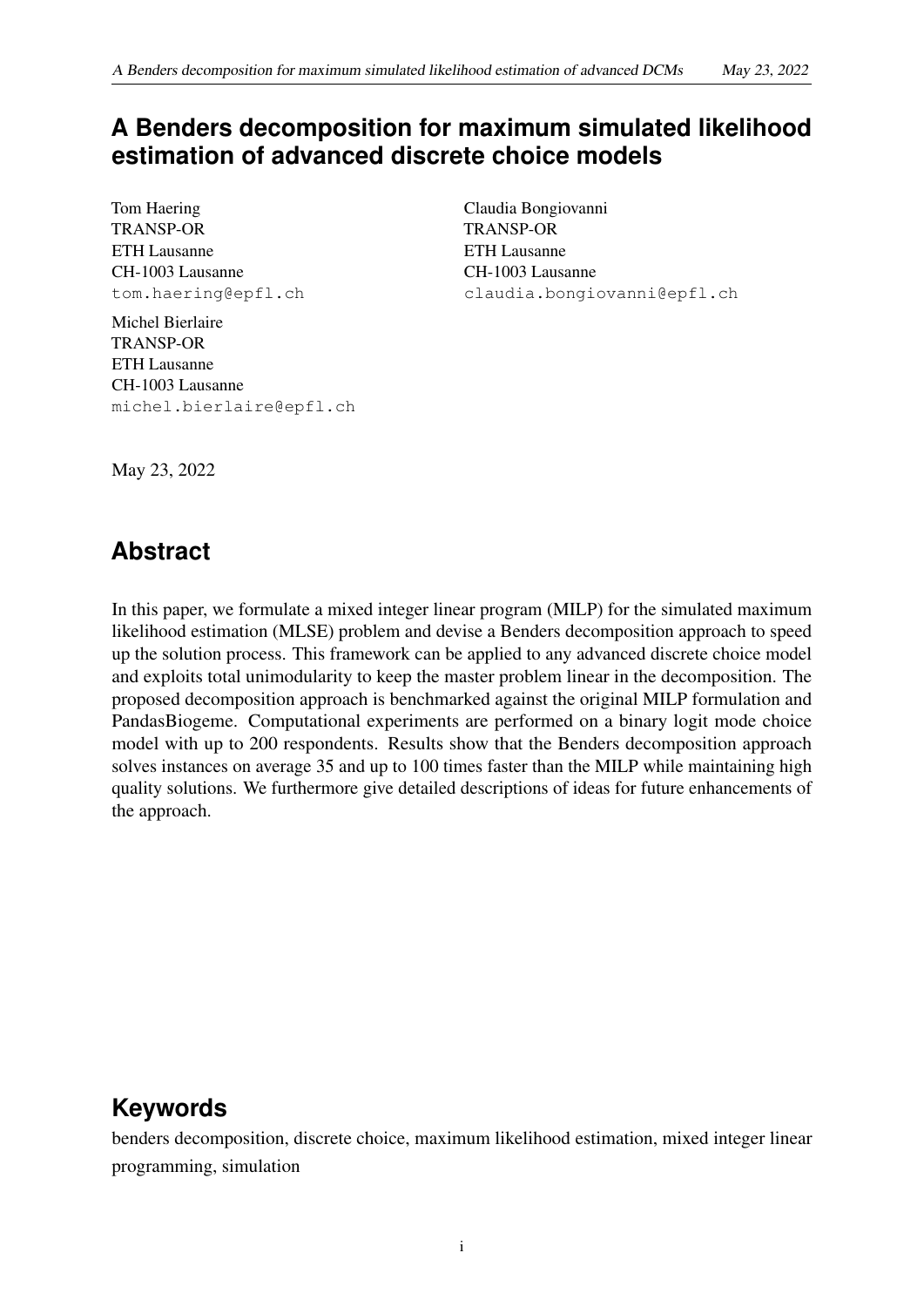## **Contents**

| $\mathbf{1}$   |                                                                                                       |  |  |  |  |  |  |  |  |                |
|----------------|-------------------------------------------------------------------------------------------------------|--|--|--|--|--|--|--|--|----------------|
| $\overline{2}$ |                                                                                                       |  |  |  |  |  |  |  |  | $\overline{5}$ |
|                | 2.1                                                                                                   |  |  |  |  |  |  |  |  | 5              |
|                | 2.2                                                                                                   |  |  |  |  |  |  |  |  |                |
| 3              | Results and discussion $\ldots \ldots \ldots \ldots \ldots \ldots \ldots \ldots \ldots \ldots \ldots$ |  |  |  |  |  |  |  |  | 9              |
|                | 3.1                                                                                                   |  |  |  |  |  |  |  |  | $\overline{9}$ |
|                | 3.2                                                                                                   |  |  |  |  |  |  |  |  | 11             |
|                | 3.3                                                                                                   |  |  |  |  |  |  |  |  | 13             |
|                | 3.4                                                                                                   |  |  |  |  |  |  |  |  | 14             |
| $\overline{4}$ |                                                                                                       |  |  |  |  |  |  |  |  | 16             |
|                | 4.1                                                                                                   |  |  |  |  |  |  |  |  | 16             |
|                | 4.2                                                                                                   |  |  |  |  |  |  |  |  |                |
|                | 4.3                                                                                                   |  |  |  |  |  |  |  |  |                |
| 5              |                                                                                                       |  |  |  |  |  |  |  |  |                |
| 6              |                                                                                                       |  |  |  |  |  |  |  |  |                |

# <span id="page-2-0"></span>**List of Tables**

| $\mathbf{1}$ | Comparing our decomposition method with the full MILP in terms of sLL and runtime                                         |  |
|--------------|---------------------------------------------------------------------------------------------------------------------------|--|
|              | (N = population size, R = number of draws, sLL = simulated Log-Likelihood, $M =$                                          |  |
|              | MILP, D = decomposition, T = time in sec.) $\ldots \ldots \ldots \ldots \ldots \ldots \ldots \ldots \ldots \ldots \ldots$ |  |
|              | 2 Comparing our decomposition method with the full MILP and PandasBiogeme in                                              |  |
|              | terms of LL (N = population size, R = number of draws, LL = Log-Likelihood, Biog =                                        |  |
|              |                                                                                                                           |  |
|              | 3 Comparing our decomposition method with the full MILP and PandasBiogeme in                                              |  |
|              | terms of $\beta$ (N = population size, R = number of draws, Biog = PandasBiogeme, M =                                     |  |
|              |                                                                                                                           |  |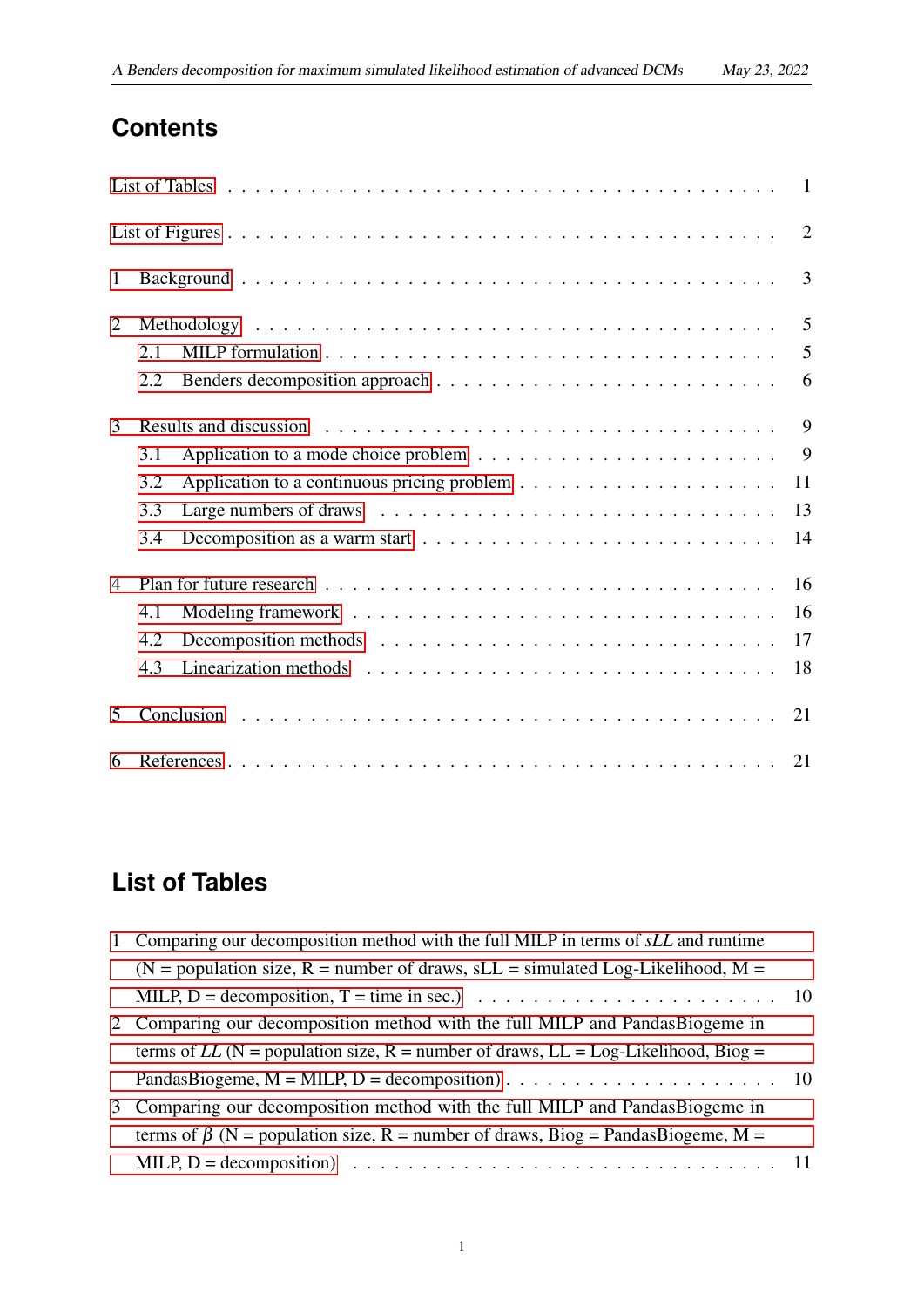- 4 [Comparing our decomposition method with the full MILP in terms of objective, price](#page-14-1) and runtime ( $N =$  population size,  $R =$  number of draws, obj = objective,  $P =$  price, M  $=$  MILP, NL = Nonlinear, D = decomposition, R = decomp along scen, T = time in sec.) 13 5 [Comparing our decomposition method with the full MILP in terms of](#page-15-1) *sLL* and runtime for large numbers of draws ( $N =$  population size,  $R =$  number of draws,  $SLL =$  simulated Log-Likelihood,  $M = MILP$ ,  $D = decomposition$ ,  $T = time$  in sec.) . . . . . . . . . . . 14 6 [Comparing our decomposition method as a warm start with the full MILP in terms](#page-16-0) of  $sLL$  and runtime (N = population size, R = number of draws,  $sLL$  = simulated Log-Likelihood,  $M = MILP$ ,  $D = decomposition$ ,  $M + MILP$  with warm start,  $T =$ [time in sec.\)](#page-16-0) . . . . . . . . . . . . . . . . . . . . . . . . . . . . . . . . . . . . . . . 15
- [7 Compatibility between decomposition methods and linearization methods](#page-17-2) . . . . . . 16

# <span id="page-3-0"></span>**List of Figures**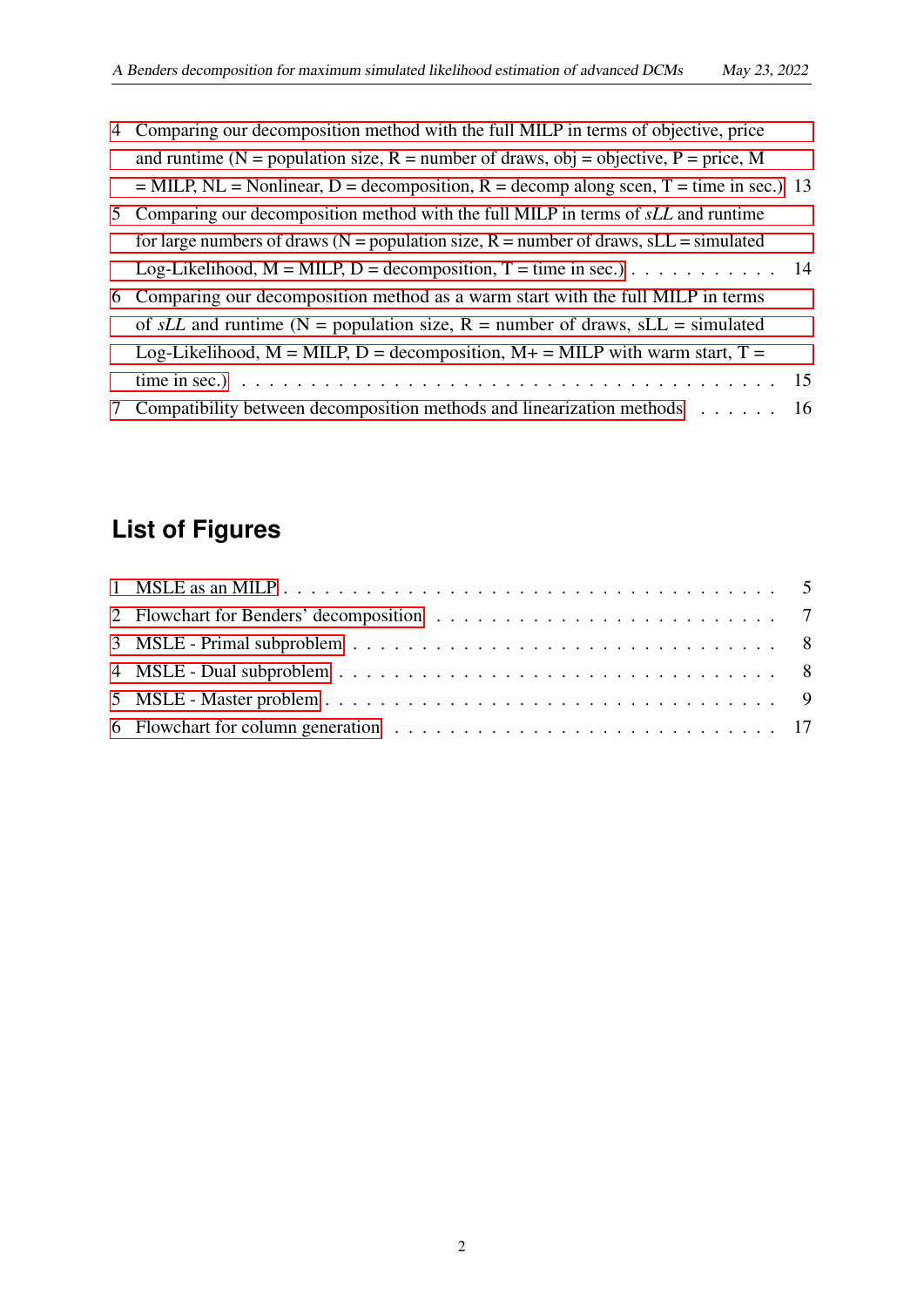## <span id="page-4-0"></span>**1 Background**

Maximum likelihood estimation (MLE) is a broadly used method to estimate the parameters, given observed data [\(Myung, 2003\)](#page-25-0). It finds its use in many areas of mathematical statistics [\(Sur](#page-25-1) [and Candès, 2019\)](#page-25-1), physics [\(Hauschild and Jentschel, 2001\)](#page-24-0), machine learning [\(Goodfellow](#page-24-1) *[et al.](#page-24-1)*, [2016\)](#page-24-1) and discrete choice modeling [\(Ben-Akiva and Bierlaire, 2003\)](#page-22-2). The latter specifically relies on the use of MLE to estimate the optimal parameters of convex and non-convex discrete choice models [\(Bierlaire, 1998\)](#page-23-0). The state-of-the-art approach for the estimation process is to use classical non linear optimization algorithms, that require that the likelihood function to be continuous in the unknown parameters, and to have a closed form, which is also concave. These requirements are actually verified only for the estimation of logit models with linear-inparameters utility functions. More complex models (the nested logit model, the cross-nested logit model, choice models with latent classes) are associated with non concave likelihood functions. Non linear optimization algorithms may easily be trapped in a local optimum. Models based on mixtures (including choice models with latent variables) are associated with a likelihood function that has no closed form, and involves complex integrals. Monte-Carlo simulation is therefore required to approximate it [\(Train, 2009\)](#page-25-2). Discrete specification decisions, such as including an explanatory variable or not, or including an alternative in a nest) are handled "by hand", in the sense that all possible specifications are explicitly enumerated, and each of them estimated separately. A general implementation approach for MSLE, that is able to handle all of these cases, has been proposed in [Fernández Antolín](#page-24-2) [\(2018\)](#page-24-2), where the problem is formulated as a mixed integer linear program (MILP). The approach relaxes any assumption on the specific shape of the error term distribution and instead only assumes that it is possible to take draws. This allows it to be flexibly applied to any model. The approach is especially well suited to handle integral estimation parameters, like class membership variables in a latent class model or to implement an assisted / automatic specification approach [\(Fernandez-Antolin](#page-24-3) *et al.*, [2018\)](#page-24-3). With a sufficiently large number of draws, the MILP formulation guarantees convergence to global optimal solutions. However, since the complexity of MILP scales exponentially with the number of draws, the approach can currently only be applied to solving small-scale instances, i.e., with few individuals and alternatives [\(Pacheco](#page-25-3) *et al.*, [2021\)](#page-25-3).

Recent research studies from the literature have shown that the computational complexity resulting from simulation-based optimization approaches can be overcome by mathematical decomposition techniques (e.g. [Bront](#page-23-1) *et al.* [2009;](#page-23-1) [Koch](#page-24-4) *et al.* [2017\)](#page-24-4). Mathematical decomposition is an optimization field that aims at exploiting specific structural properties of decision-making problems to speed-up the solution process by parallelization, size reduction, and simplification [\(Conejo](#page-23-2) *et al.*, [2006\)](#page-23-2). Discrete decision-making problems can be characterized broadly by the two following structural properties: (i) a set of complicating decision variables, (ii) a set of complicating constraints. Both of these properties have been addressed through specific mathematical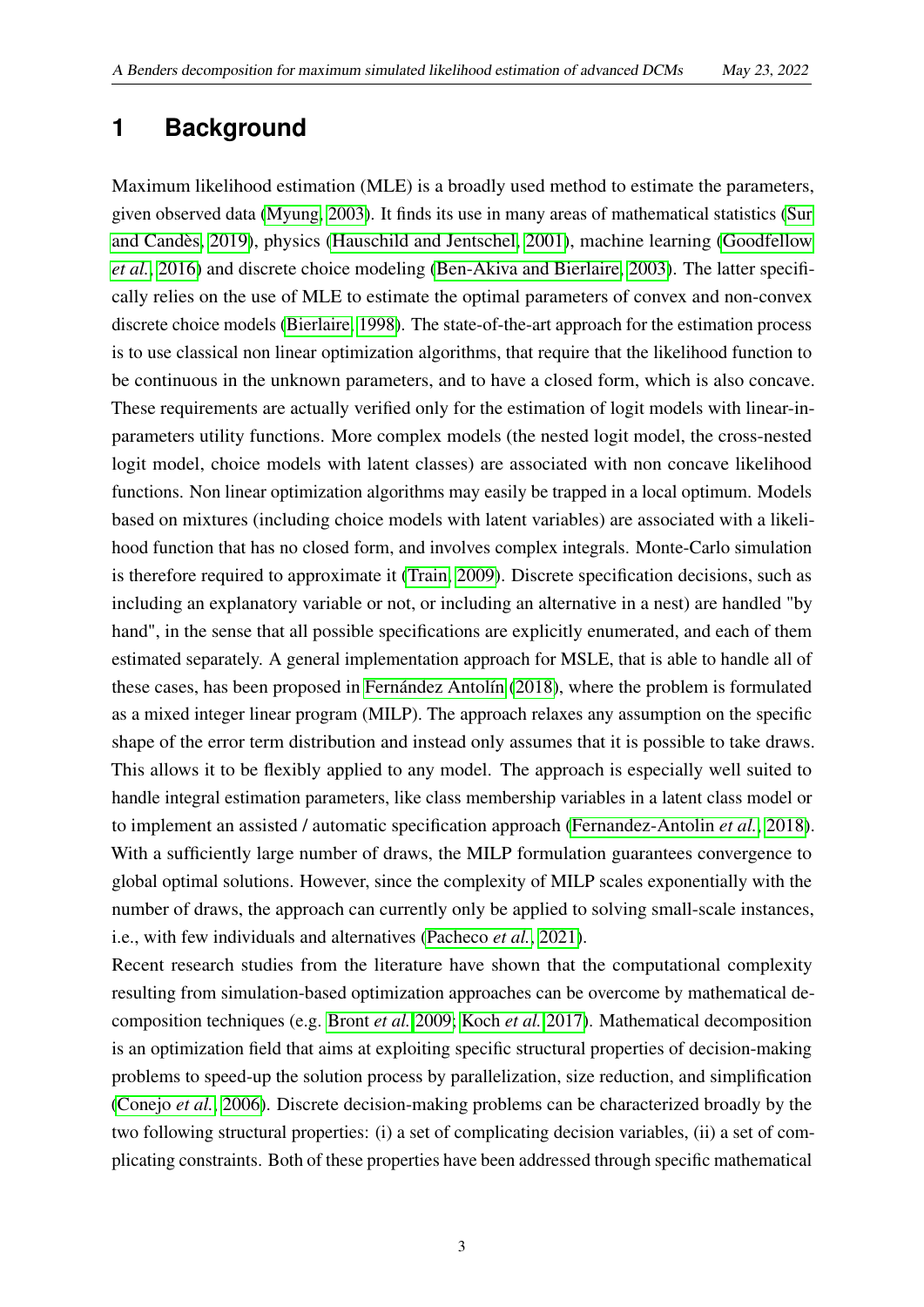decomposition techniques. Namely, (i) Benders' decomposition [\(Rahmaniani](#page-25-4) *et al.*, [2020\)](#page-25-4), (ii) column generation [\(Desaulniers](#page-23-3) *et al.*, [2006\)](#page-23-3), and (iii) Langrangian decomposition [\(Fisher,](#page-24-5) [1981\)](#page-24-5). For example, Benders' decomposition has been widely applied to relax complicating variables in the integrated airline scheduling problem (e.g. [Cordeau](#page-23-4) *et al.* [2001;](#page-23-4) [Papadakos](#page-25-5) [2009\)](#page-25-5). For the same problem, (Yan *[et al.](#page-25-6)*, [2020\)](#page-25-6) proposed a new choice-based reformulation that employs mathematical decomposition to reduce the size of the problem. [Bortolomiol](#page-23-5) *et al.* [\(2021\)](#page-23-5) implemented a Branch-and-Benders-Cut procedure for tackling a discrete assortment pricing problem. Similarly to Benders, Lagrangian decomposition has been widely applied to relax complicating constraints in network design problems (e.g. [Heidari-Fathian and Pasandideh](#page-24-6) [2018;](#page-24-6) [Gendron 2019;](#page-24-7) [Shan](#page-25-7) *et al.* [2020\)](#page-25-7) or facility location problems (e.g. [Alenezy 2020;](#page-22-3) [Yu](#page-26-0) *[et al.](#page-26-0)* [2017\)](#page-26-0). A recent choice-based network design problem employing Lagrangian relaxation to determine hub locations was proposed in [Tiwari](#page-25-8) *et al.* [\(2021\)](#page-25-8). [Pacheco](#page-25-9) *et al.* [\(2018\)](#page-25-9) employ a Lagrangian decomposition for choice-based optimization problems, by first duplicating the complicating variables for each simulation scenario and then adding constraints that force the duplicates to take equal values over all scenarios. In order to strengthen the decomposition and prevent loss of structure, scenarios were clustered into groups. However, the approach yielded only limited success, leading to the conclusion that this decomposition technique might not be the most appropriate for this problem. Finally, column generation has been widely applied to solve large-scale scheduling and problems (e.g. [Desaulniers](#page-23-6) *et al.* [2002;](#page-23-6) [Feillet 2010;](#page-24-8) [Boyer](#page-23-7) *[et al.](#page-23-7)* [2014\)](#page-23-7). A recent choice-based multi-project scheduling and staffing problem employing column generation was proposed in [Van Den Eeckhout](#page-25-10) *et al.* [\(2021\)](#page-25-10).

In this work, we formulate a Benders' decomposition approach, which speeds-up the MILP solution process for the MSLE and enables to scale-up the tackled instances. Our designed Benders' decomposition approach exploits total unimodularity to keep the master problem linear, thus eliminating the bottleneck in computational time usually associated with Benders decomposition. The proposed approach is benchmarked against the full MILP and PandasBiogeme [Bierlaire](#page-23-8) [\(2020\)](#page-23-8). Although the method is general, the developed approach is currently being investigated on a binary logit mode choice model with up to 200 respondents. Initial results show that, while being very competitive in terms of computational time, our Benders' decomposition approach produces small optimality gaps. We present the approach in section [2](#page-6-0) and show results, together with investigations of different remedies for the optimality gaps in Section [3.](#page-10-0)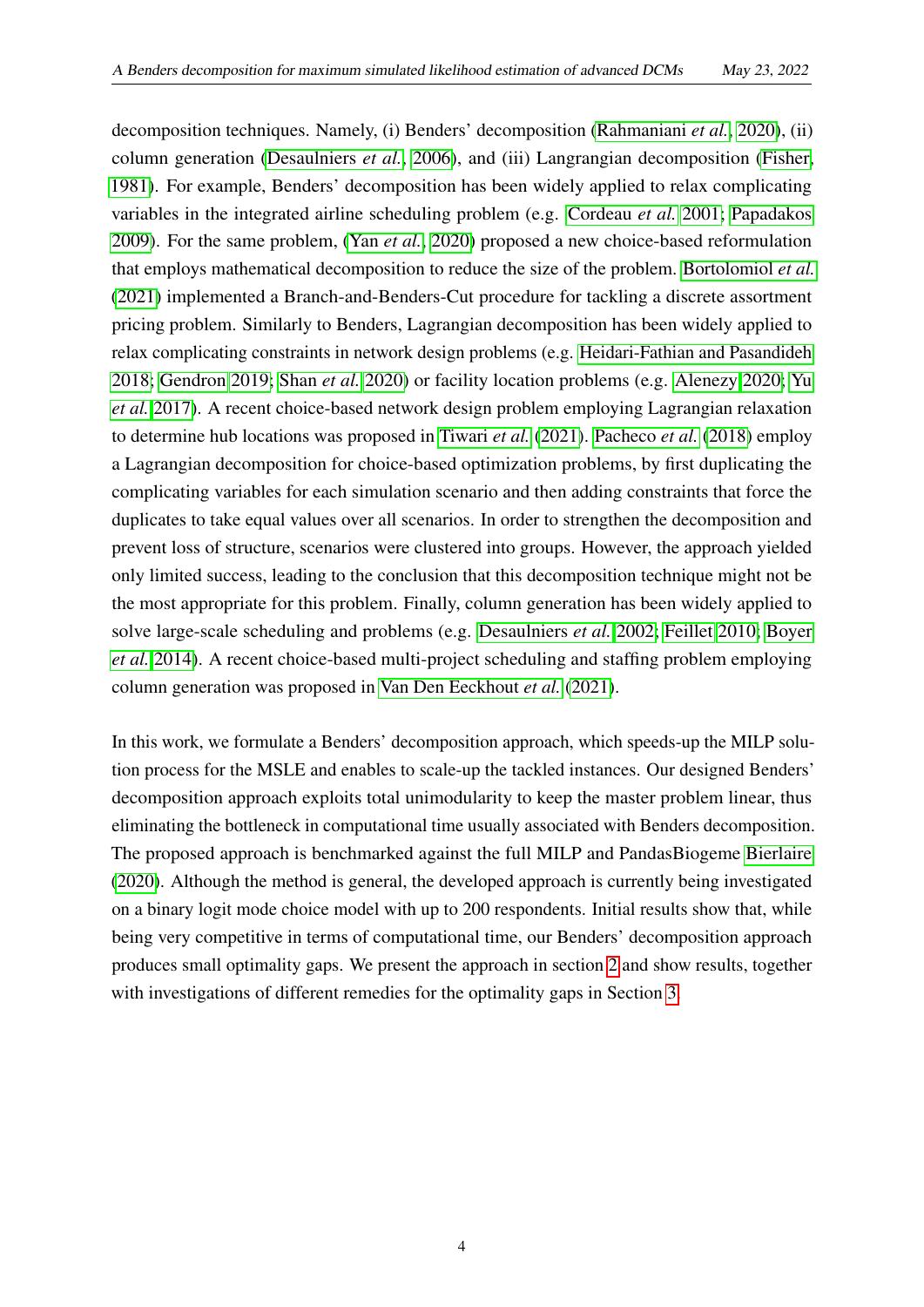### <span id="page-6-0"></span>**2 Methodology**

In this section, we formally introduce an MILP formulation for the MSLE problem, based on the work in [Fernández Antolín](#page-24-2) [\(2018\)](#page-24-2), and a problem-specific Benders decomposition approach. Without loss of generality, the formulation is presented in the context of a multinomial logit formulation, with examples on how to extend it to other model classes, such as probit and latent class models.

#### <span id="page-6-1"></span>**2.1 MILP formulation**

Figure 1: MSLE as an MILP

<span id="page-6-2"></span>
$$
\max_{\beta, \omega, s, z, U, H} \sum_{n} \sum_{i} y_{in} z_{in}
$$
  
s.t.  

$$
\sum_{i} \omega_{inr} = 1
$$
  

$$
H_{nr} = \sum_{i} U_{inr} \omega_{inr}
$$
  

$$
(z_{nr})
$$

$$
H_{nr} \geq U_{inr} \qquad (\alpha_{inr})
$$

$$
s_{in} = \sum_{r} \omega_{inr} \qquad (\theta_{in})
$$

$$
z_{in} \leq L_r - K_r s_{in} \qquad (\xi_{inr})
$$

$$
U_{inr} = \sum_{k} \beta_{k} x_{ink} + \varepsilon_{inr}
$$
  
\n
$$
\omega \in \{0, 1\}^{INR}
$$
  
\n
$$
U, H \in \mathbb{R}^{INR}
$$
  
\n
$$
s, z \in \mathbb{R}^{IN}
$$
  
\n
$$
\beta \in \mathbb{R}^{K}
$$

Consider a set of  $n = \{1, ..., N\}$  individuals choosing exactly one alternative among a set of  $i = \{1, \ldots, I\}$  alternatives. The data underlying the problem consists of such choices, depicted by a binary input parameter *yin*. For each alternative *i* we define a utility function  $U_{in} = U_{in}(\beta, \varepsilon_{in})$ , where  $\beta$  is a vector of unknown parameters, and  $\varepsilon_{in}$  is a random vector. We assume the utility to be linear in  $\beta$ and the distribution of  $\varepsilon$  such that we can generate draws from it. These error term draws are necessary to get a linear specification, and we denote them as  $\varepsilon_{\text{inr}}$ , for *R* scenarios  $r \in \{1, ..., R\}$ . This allows us to write the utilities *Uinr* in a deterministic way, meaning that they only depend on  $\beta$ . For this exposition, we write  $U_{\text{inr}} = \sum_{k} \beta_k x_{\text{ink}} + \varepsilon_{\text{inr}}$ , but more complex specifications are possible, if linearity in  $\beta$  is maintained. Denote by  $\omega_{\text{inr}}$  the binary decision variable that indicates whether individual *n* chooses alternative *i* in

scenario *r*. Random utility theory dictates that, in each scenario *r*, each individual *n* selects the alternative *i* corresponding to the maximal utility  $U_{inr}$ , i.e.  $\omega_{inr} = 1 \Leftrightarrow U_{inr} = \max_j U_{inr}$ . The objective is to maximize the likelihood function, given by  $\prod_n \prod_i P_n(i)^{y_{in}}$ , where  $P_n(i)$  represents the probability of individual *n* choosing alternative *i*. The choice probabilities are approximated by  $P_n(i) \approx \frac{1}{R} \sum_r \omega_{\text{inr}}$  and are guaranteed to converge to the real probabilities with a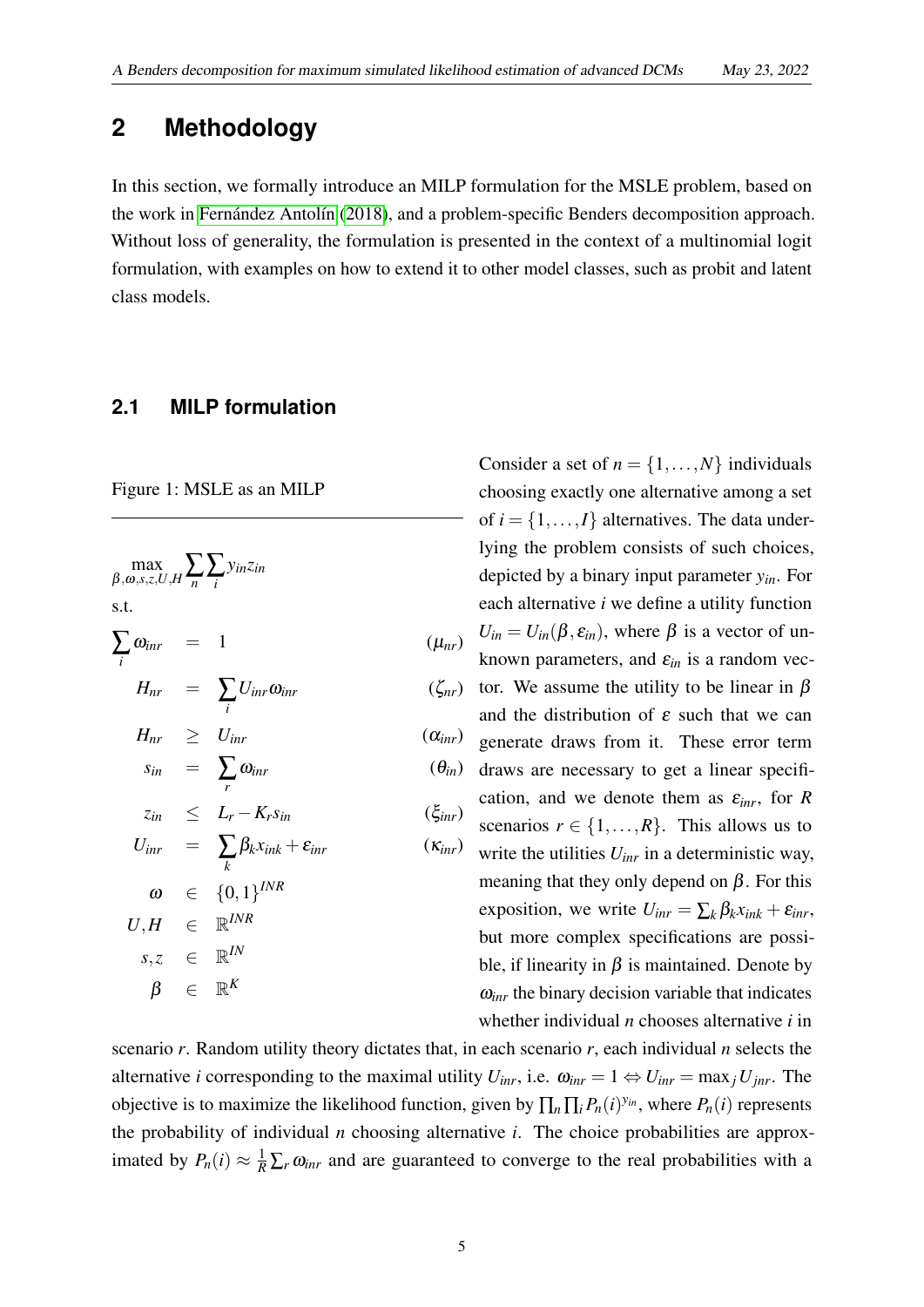sufficiently large number of scenarios *R* [\(Pacheco](#page-25-3) *et al.*, [2021\)](#page-25-3). Taking the log of the likelihood and replacing  $P_n(i)$  by its estimator yields an objective that still contains the nonlinear term ln( $\sum_{r} \omega_{irr}$ ). This issue is tackled by introducing the auxiliary decision variable  $s_{in} = \sum_{r} \omega_{irr}$ , which is defined in constraints  $(\theta_{in})$ . Similarly, an auxiliary variable  $z_{in}$  is introduced to represent the piece-wise linearization of the logarithm. The latter is defined in Constraints (ξ*inr*), where  $L_r = (1+r)\ln(r) - r\ln(1+r)$  and  $K_r = \ln(r) - \ln(1+r)$  are constants representing intercepts and slopes used for the linearization. With such pre-processing steps and by ignoring the constant term −*N* ln(*R*), the objective of the problem can be rewritten as stated in Formulation [1.](#page-6-2) The rest of the constraints model individual choices. Constraints  $(\mu_{nr})$  guarantee that only one alternative can be chosen per individual and scenario. Constraints (κ*inr*) model the utility of each alternative *i* for individual *n* in scenario *r*, i.e.  $U_{irr}$ . Constraints ( $\zeta_{nr}$ ), which can be easily linearized using a standard big-M approach, and constraints  $(\alpha_{inr})$  ensure that the choice being made corresponds to the one with the highest utility. Note that Formulation [1](#page-6-2) is characterized by the complicating binary decision variables  $\omega$ .

The MILP formulation can be easily adapted to other model speficiations. For example, in order to tackle a probit model, it is sufficient to add the cholesky factor of the covariance matrix [\(Dow](#page-23-9) [and Endersby, 2004\)](#page-23-9) in the right-hand side of constraints (κ*inr*). Note that this transformation increases the number of parameters to be estimated by  $\frac{I(I+1)}{2}$ . Similarly, in order to tackle a latent class model, it is sufficient to add a class membership indicator  $\gamma_{cn}$  where *c* is the class index. For each class  $c$ , the constraints corresponding to making the best choice  $\omega_{\text{cir}}$  for that class are duplicated, and finally a global choice variable is defined as  $\omega_{\text{inr}} = \sum_{c} \omega_{\text{cinv}} \gamma_{cn}$ .

#### <span id="page-7-0"></span>**2.2 Benders decomposition approach**

Combinatorial optimization problems that are characterized by complicating variables are typically tackled by a Benders decomposition approach [\(Benders, 1962\)](#page-23-10). The logic of this approach lies in temporarily fixing the (usually integral) complicating variables to give rise to much simpler linear sub-problems to be solved. With this premise, a mathematical program is therefore split into two problems: (i) a problem containing all integer decision variables and constraints (i.e. the restricted master problem), and (ii) a problem containing all continuous decision variables and constraints (i.e. the sub-problem). The master problem is solved, and an integer-feasible solution is found, giving a lower bound on the objective value. This integer solution is successively used to solve the dualized linear sub-problem and produce: (i) feasibility cuts, if the subproblem is infeasible with the integer solution from the master problem; or (ii) optimality cuts, if the subproblem provides an optimal solution given the fixed integer solution from the master problem. The produced cuts are fed to the restricted master problem to tighten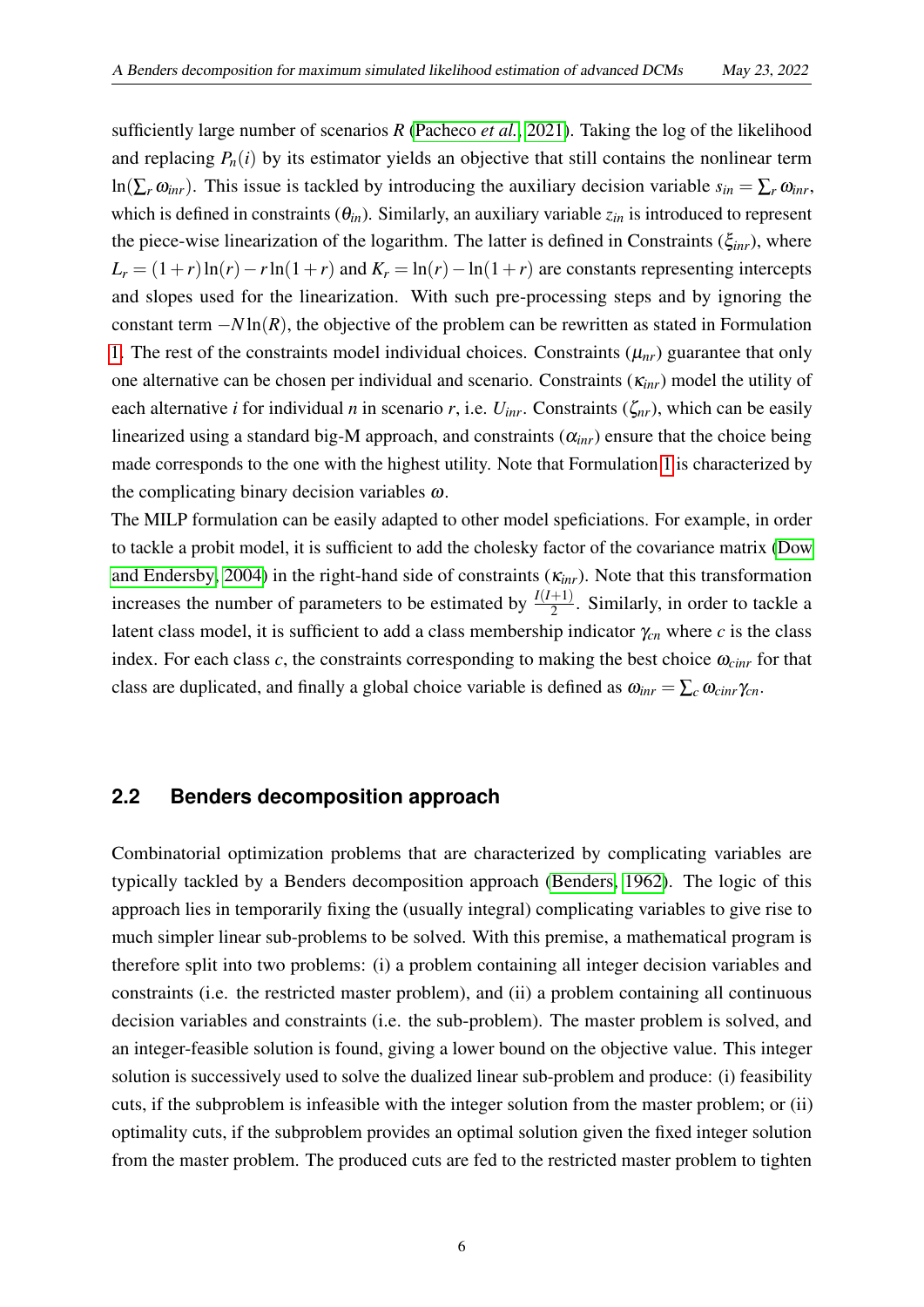the upper bound, after which the restricted master problem is re-solved to provide a new integer solution. The whole Benders' process repeats up until a satisfactory solution has been found (i.e. the gap between upper and lower bound is small enough). A flowchart describing the steps for Benders' decomposition is shown in Figure [2.](#page-8-0) For a review on Benders' decomposition, we refer to [Rahmaniani](#page-25-11) *et al.* [\(2017\)](#page-25-11).

In most applications, the complicating variables are integral, resulting in the need to solve an integral master problem at each iteration. This makes Benders notorious for its slow convergence [\(Rahmaniani](#page-25-4) *et al.*, [2020\)](#page-25-4). In our case, we can use an elegant trick to avoid this issue: by identifying the continuous estimation parameters  $\beta$  as the complicating variables and fixing them in the subproblem, the utilities of all the alternatives become fixed as well. Thus the problem of choosing the highest utility alternative simplifies to a knapsack problem, which is totally unimodular. This mathematical property allows us to drop the integrality constraints on the choice variables. Formulation [3](#page-9-0) and Formulation [4](#page-9-1) give the respective definitions of the primal and dual of the subproblem, while Formulation [5](#page-10-2) describes the master problem.

<span id="page-8-0"></span>Figure 2: Flowchart for Benders' decomposition

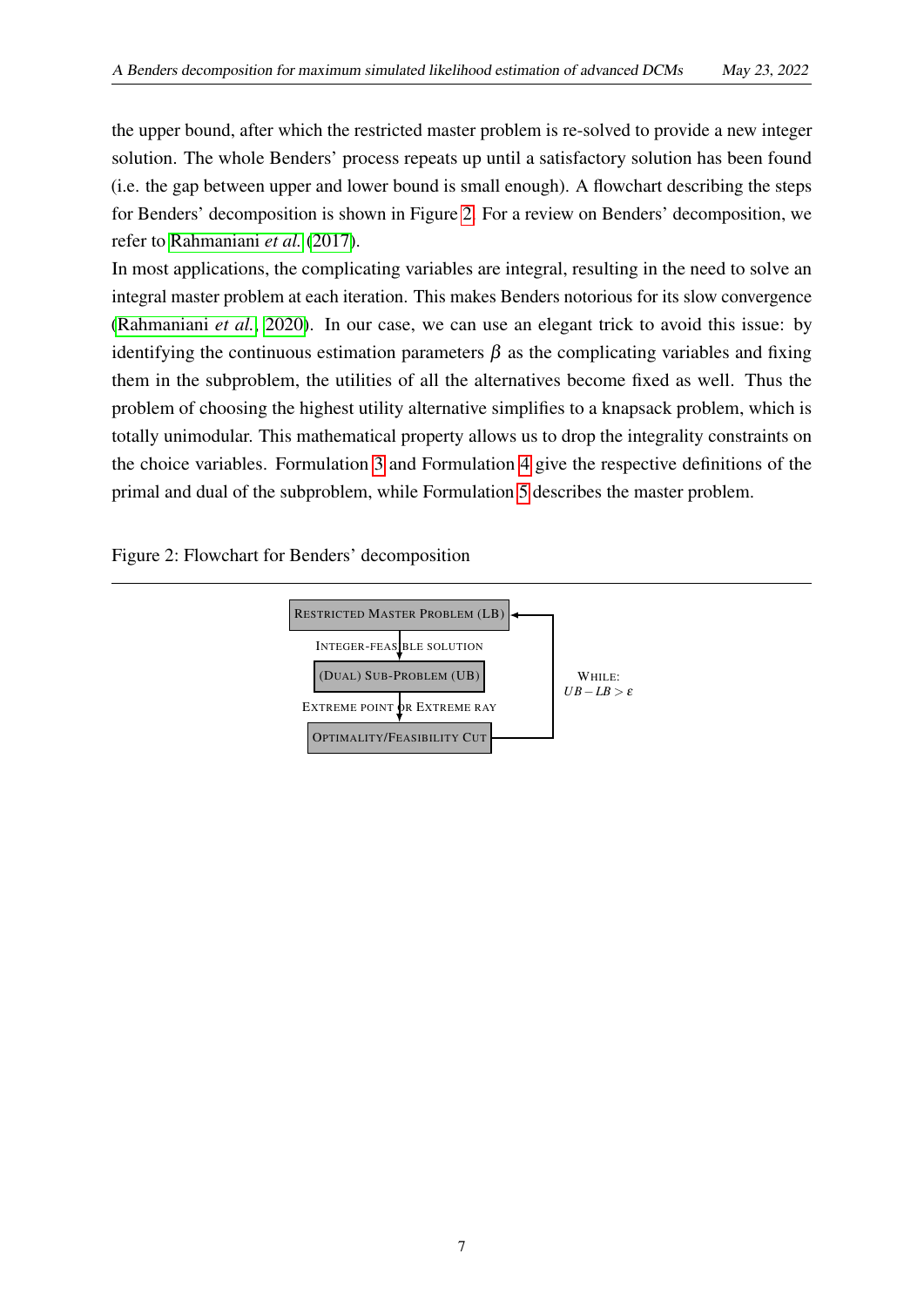| $\min_{\beta,\omega,\chi,\eta,s,z,H} - \sum_{n} \sum_{i} y_{in}z_{in}$<br>s.t.       |  |                         | $\max_{\mu,\alpha,\zeta,\mu,\lambda,\varphi^\beta,\theta,\xi} \sum_{nr} \mu_{nr} - \sum_{irr} \varepsilon_{irr} \alpha_{irr} + \sum_{irr} \pi_{irr}$ |  |                                                                                  |
|--------------------------------------------------------------------------------------|--|-------------------------|------------------------------------------------------------------------------------------------------------------------------------------------------|--|----------------------------------------------------------------------------------|
| $\sum \omega_{\text{inr}} = 1$                                                       |  | $(\mu_{nr})$            |                                                                                                                                                      |  | $\mathcal{L} + \sum \beta_k^{\text{fixed}} \lambda_{inrk} + \sum L_r \xi_{inrk}$ |
| $\sum_k \beta_k x_{ink} - H_{nr} \leq -\varepsilon_{intr}$                           |  | $(\alpha_{\text{inv}})$ | s.t.                                                                                                                                                 |  |                                                                                  |
|                                                                                      |  |                         |                                                                                                                                                      |  | $(\omega_{\text{inr}})$                                                          |
| $H_{nr} - \sum_{n} \eta_{inrk} x_{ink} \leq \sum_{n} \omega_{inr} \varepsilon_{inr}$ |  |                         | $(\zeta_{nr})^{\mu_{nr}-\zeta_{nr}\varepsilon_{inr}+\pi_{inr}-\theta_{in}} \leq 0$<br>$\pi_{inr}+\sum_k \beta_k^{\text{fixed}}\lambda_{inrk} \leq 0$ |  | $(\chi_{\text{inr}})$                                                            |
| $\chi_{inr} + \omega_{inr} = 1$                                                      |  | $(\pi_{\text{inr}})$    |                                                                                                                                                      |  |                                                                                  |
| $\eta_{inrk} + \beta_k^{\text{fixed}} \chi_{inr} = \beta_k^{\text{fixed}}$           |  | $(\lambda_{inrk})$      | $-\sum_i \alpha_{inr} + \zeta_{nr} = 0$                                                                                                              |  | $(H_{nr})$                                                                       |
| $\beta_k - \sum_i \eta_{inrk} = 0$                                                   |  |                         | $(\varphi_{nrk}^{\beta})$ $-\zeta_{nr}x_{ink} + \lambda_{nnrk} - \varphi_{nrk}^{\beta} = 0$                                                          |  | $(\eta_{inrk})$                                                                  |
| $s_{in} - \sum \omega_{inr} = 0$                                                     |  | $(\theta_{in})$         | $\theta_{in} + \sum_r K_r \xi_{inr}$ $\leq$ 0                                                                                                        |  | $(s_{in})$                                                                       |
|                                                                                      |  |                         | $\sum \xi_{inr} = -y_{in}$                                                                                                                           |  | $(z_{in})$                                                                       |
| $z_{in} + K_r s_{in} \leq L_r$                                                       |  | $(\xi_{inr})$           |                                                                                                                                                      |  |                                                                                  |
| $\omega, \chi, s \in \mathbb{R}_{\geq 0}$                                            |  |                         | $\sum_{im} \alpha_{inr} x_{ink} + \sum \varphi_{nrk}^{\beta} = 0$                                                                                    |  | $(\beta_k)$                                                                      |
| $\beta, \eta, z, H \in \mathbb{R}$                                                   |  |                         | $\mu, \pi, \lambda, \theta, \varphi^\beta \in \mathbb{R}$                                                                                            |  |                                                                                  |
|                                                                                      |  |                         | $\alpha, \zeta, \xi \in \mathbb{R}_{\leq 0}$                                                                                                         |  |                                                                                  |
|                                                                                      |  |                         |                                                                                                                                                      |  |                                                                                  |

<span id="page-9-0"></span>Figure 3: MSLE - Primal subproblem

<span id="page-9-1"></span>Figure 4: MSLE - Dual subproblem

As the linearization of Constraint (ζ*nr*) using a big-M approach no longer works when integrality constraints are relaxed, the formulation in the primal subproblem needs to be modified: The product  $\eta_{inrk} = \omega_{inr} \beta_k$  is modeled directly using Constraints ( $\pi_{inr}$ ), ( $\lambda_{inrk}$ ) and ( $\varphi_{nrk}^{\beta}$ ). This formulation is equivalent to Formulation [1.](#page-6-2) It is important to mention that, in order to guarantee total unimodularity of the primal, information about  $\beta^{\text{fixed}}$  had to be kept in its coefficient matrix, which implies it also being contained in the matrix of the dual, i.e. Constraints (χ*inr*). This means the feasible region of the dual subproblem is not constant over iterations, which might distort the Bender cuts [\(Rahmaniani](#page-25-4) *et al.*, [2020\)](#page-25-4). Lastly, both the primal and the dual models are fully decomposable on the individuals *n*, as individuals select alternatives independently from each other.

Finally, the master problem reduces to finding optimal values for the estimation parameters  $\beta$ . For each  $\beta$ <sup>fixed</sup>, after solving the dual subproblem, a Benders cut of the same type as Constraint (1) is added. The parameters of the Benders cuts are determined by the achieved objective  $\mathscr{L}^*$ and  $\phi_{nk}^* = \sum_{ir} \lambda_{inrk}^*$ . Each optimal objective value of the master problem serves as a new lower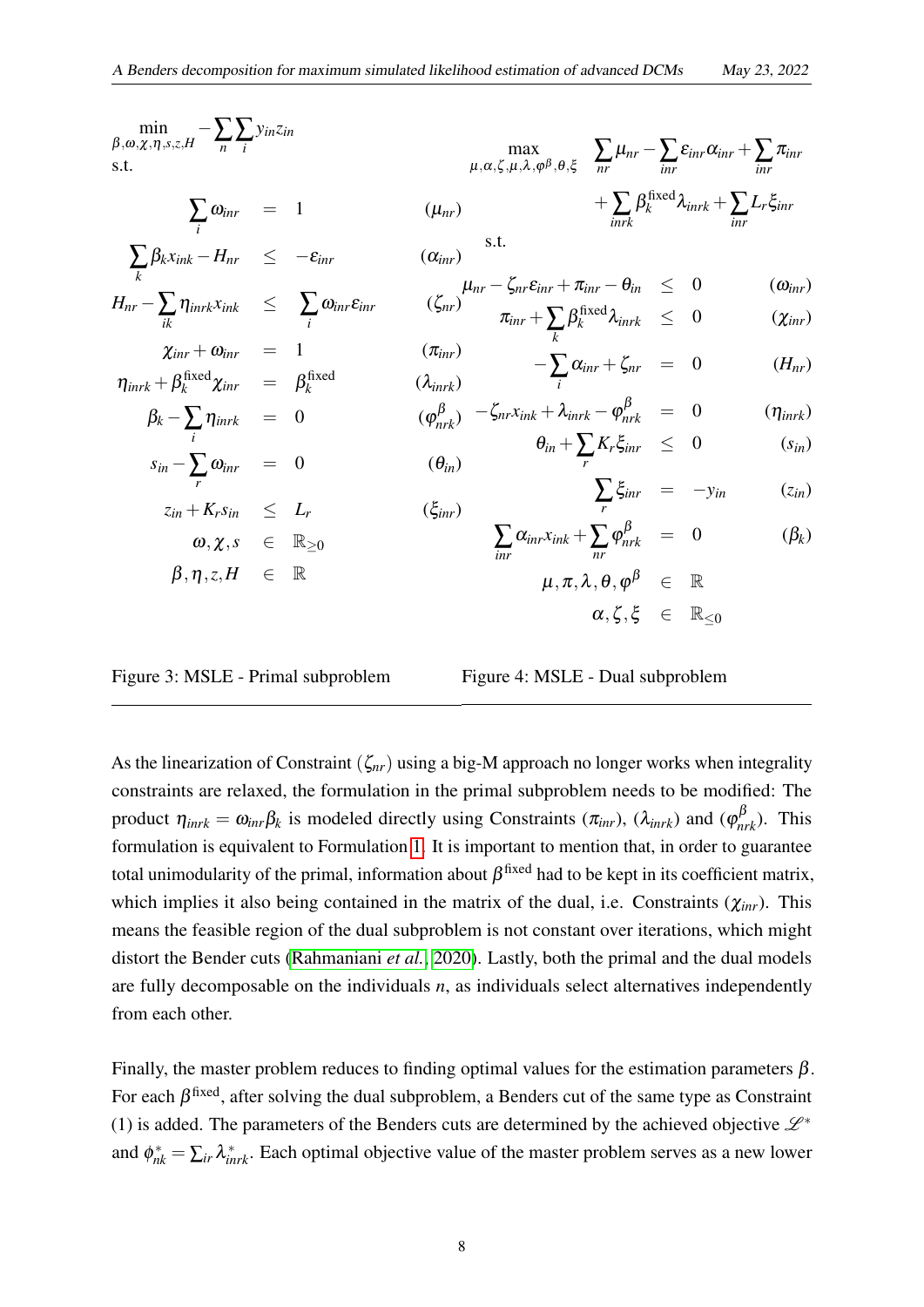#### Figure 5: MSLE - Master problem

<span id="page-10-2"></span> $\min_{\mathscr{L}} \mathscr{L}$  $\mathscr{L}, \beta$ s.t.  $\mathscr{L} \quad \geq \quad \mathscr{L}^* + \sum_n \sum_k$  $\phi_{nk}^*(\beta_k - \beta_k^{\text{fixed}})$ *k* ) (1)  $\mathscr{L} \geq \mathscr{L}^{\text{best}}$  (2)  $\mathscr{L} \in \mathbb{R}$  $\beta$   $\in$   $\mathbb{R}^K$ 

<span id="page-10-0"></span>bound on the objective, enforced in Constraint (2).

### <span id="page-10-1"></span>**3 Results and discussion**

#### **3.1 Application to a mode choice problem**

Our approach is tested on a binary logit model. A mode choice problem between two alternatives, public transport (pt) and car, is considered. The utilities of the alternatives consist of a systematic part *V* and a stochastic part  $\varepsilon$ . The utilities of the alternatives for individual *n* are:

$$
U_{\text{car}, n} = \beta_{\text{time}} \cdot \text{traveltime}_{\text{car}, n} + \varepsilon_{\text{car}, n}
$$
  

$$
U_{\text{pt}, n} = \beta_{\text{time}} \cdot \text{traveltime}_{\text{pt}, n} + \varepsilon_{\text{pt}, n}
$$

where as the stochastic part is defined by independent and identically distributed random error terms following a standard extreme value distribution, i.e.  $\varepsilon \sim$  i.i.d. EV(0,1). The dataset is extracted from revealed preference data on mode choice collected in 1987 for the Netherlands Railways, consisting of 228 respondents [\(CASE, 2017\)](#page-23-11). Experiments are performed using GUROBI 9.5.0 [\(Gurobi Optimization, LLC, 2021\)](#page-24-9) on a 2.6 GHz 6-Core Intel Core i7 processor with 16 GB of RAM, with a three hour time limit per instance. Our proposed Benders approach is benchmarked against PandasBiogeme [\(Bierlaire, 2020\)](#page-23-8) and the full MILP, in terms of objective values and runtimes. Biogeme's objective function is the Log-Likelihood  $(LL = \ln(\prod_n \prod_i P_n(i)^{y_{in}}))$ , which is approximated by the simulated Log-Likelihood (*sLL*), the MILP objective. For the purpose of comparison, the *LL* is also evaluated for the decomposition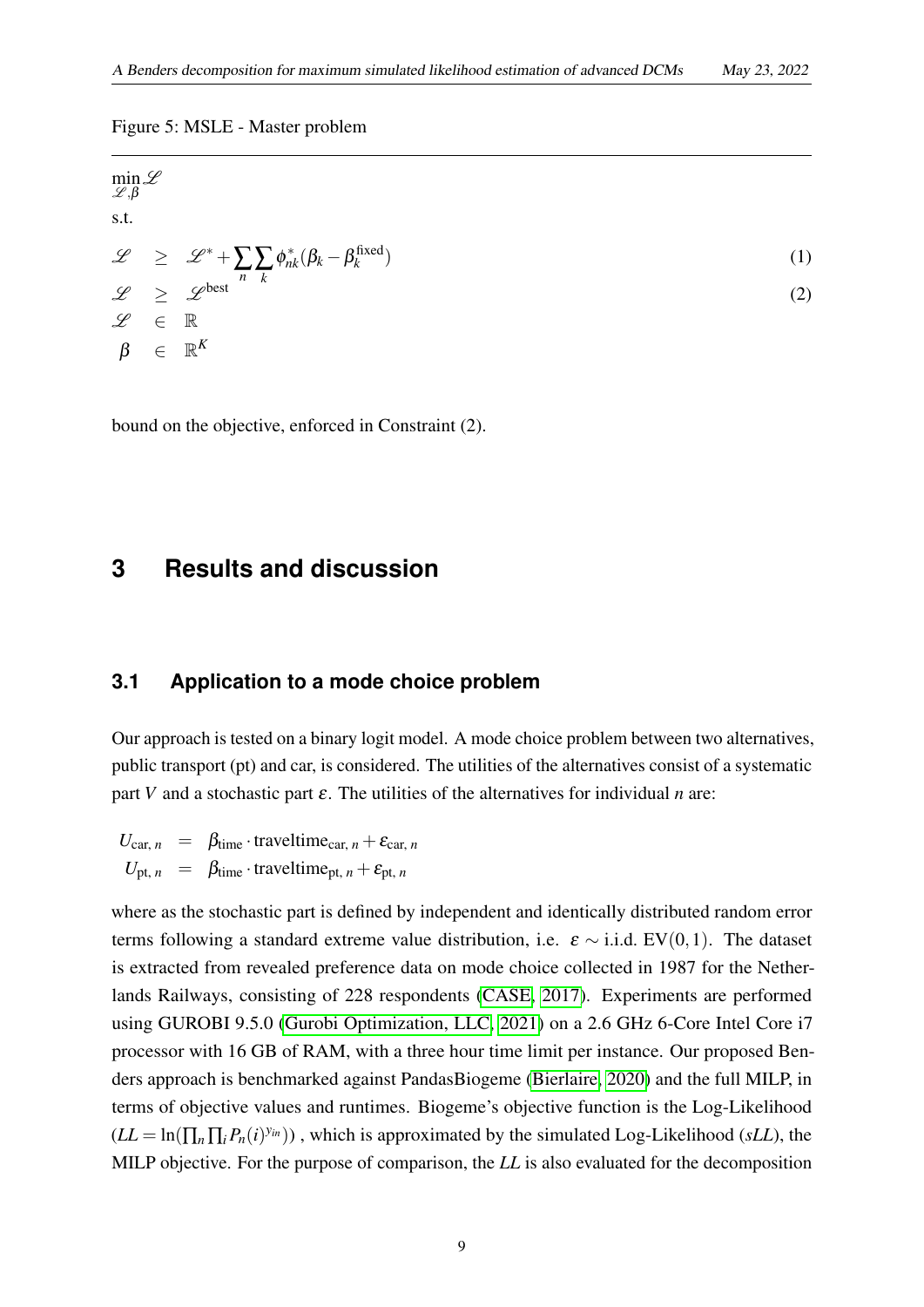and the MILP using the estimated parameters. We take random subsets of individuals from the population to get instances that are manageable for the MILP.

Table [1](#page-11-0) shows the comparison between the decomposition and the full MILP in terms of *sLL* and computation times, while Table [3](#page-12-1) shows the results in terms of *LL*. We highlight the following: (i) the decomposition solves the problem on average 35 and up to 100 times faster, (ii) comparing the optimal solution values for the full MILP and our decomposition reveals gaps in optimality, which are small for the objective value but larger for the estimated parameters, and (iii) increasing the number of draws reduces the optimality gap between the exact solution (PandasBiogeme) and the approximation (MILP and decomposition).

<span id="page-11-0"></span>Table 1: Comparing our decomposition method with the full MILP in terms of *sLL* and runtime  $(N = population size, R = number of draws, sLL = simulated Log-Likelihood, M = MILP, D =$  $decomposition, T = time in sec.)$ 

| N   | R   | sLL-M      | $SLL-D$    | Gap $\lceil\% \rceil$ | T-M      | T-D      |
|-----|-----|------------|------------|-----------------------|----------|----------|
| 20  | 50  | $-12.607$  | $-12.658$  | $-0.40$               | 64.942   | 10.061   |
| 20  | 100 | $-12.212$  | $-12.258$  | $-0.38$               | 403.694  | 9.902    |
| 20  | 200 | $-12.283$  | $-12.648$  | $-2.97$               | 1117.064 | 16.939   |
| 50  | 50  | $-30.848$  | $-31.030$  | $-0.59$               | 286.679  | 29.780   |
| 50  | 100 | $-30.461$  | $-31.040$  | $-1.90$               | 1558.604 | 65.006   |
| 50  | 200 | $-30.566$  | $-30.692$  | $-0.41$               | 5375.655 | 98.206   |
| 100 | 50  | $-65.204$  | $-65.801$  | $-0.92$               | 2820.229 | 28.781   |
| 100 | 100 | $-65.784$  | $-67.419$  | $-2.49$               | 4346.067 | 274.163  |
| 100 | 200 | $-65.699$  | $-66.018$  | $-0.49$               | $10800+$ | 295.741  |
| 200 | 50  | $-123.551$ | $-124.027$ | $-0.39$               | 1476.185 | 120.579  |
| 200 | 100 | $-124.000$ | $-124.243$ | $-0.20$               | $10800+$ | 327.253  |
| 200 | 200 | $-124.707$ | $-124.106$ | 0.48                  | $10800+$ | 1262.755 |
|     |     |            |            |                       |          |          |

<span id="page-11-1"></span>Table 2: Comparing our decomposition method with the full MILP and PandasBiogeme in terms of  $LL$  (N = population size, R = number of draws,  $LL$  = Log-Likelihood, Biog = PandasBiogeme,  $M = MILP$ ,  $D = decomposition$ )

| N   | R   | LL-Biog    | LL-M       | Gap $\lceil\% \rceil$ | $LL-D$     | Gap $\lceil \% \rceil$ |
|-----|-----|------------|------------|-----------------------|------------|------------------------|
| 20  | 50  | $-12.303$  | $-12.444$  | $-1.15$               | $-12.493$  | $-1.55$                |
| 20  | 100 | $-12.303$  | $-12.395$  | $-0.75$               | $-12.411$  | $-0.88$                |
| 20  | 200 | $-12.303$  | $-12.378$  | $-0.61$               | $-12.463$  | $-1.30$                |
| 50  | 50  | $-30.265$  | $-30.326$  | $-0.20$               | $-30.683$  | $-1.38$                |
| 50  | 100 | $-30.265$  | $-30.326$  | $-0.20$               | $-30.481$  | $-0.72$                |
| 50  | 200 | $-30.265$  | $-30.325$  | $-0.20$               | $-30.283$  | $-0.06$                |
| 100 | 50  | $-64.883$  | $-64.898$  | $-0.02$               | $-65.396$  | $-0.79$                |
| 100 | 100 | $-64.883$  | $-64.883$  | 0.00                  | $-66.031$  | $-1.77$                |
| 100 | 200 | $-64.883$  | $-64.893$  | $-0.02$               | $-64.925$  | $-0.06$                |
| 200 | 50  | $-122.689$ | $-122.735$ | $-0.04$               | $-122.690$ | 0.00                   |
| 200 | 100 | $-122.689$ | $-122.920$ | $-0.19$               | $-122.739$ | $-0.04$                |
| 200 | 200 | $-122.689$ | $-123.342$ | $-0.53$               | $-122.721$ | $-0.03$                |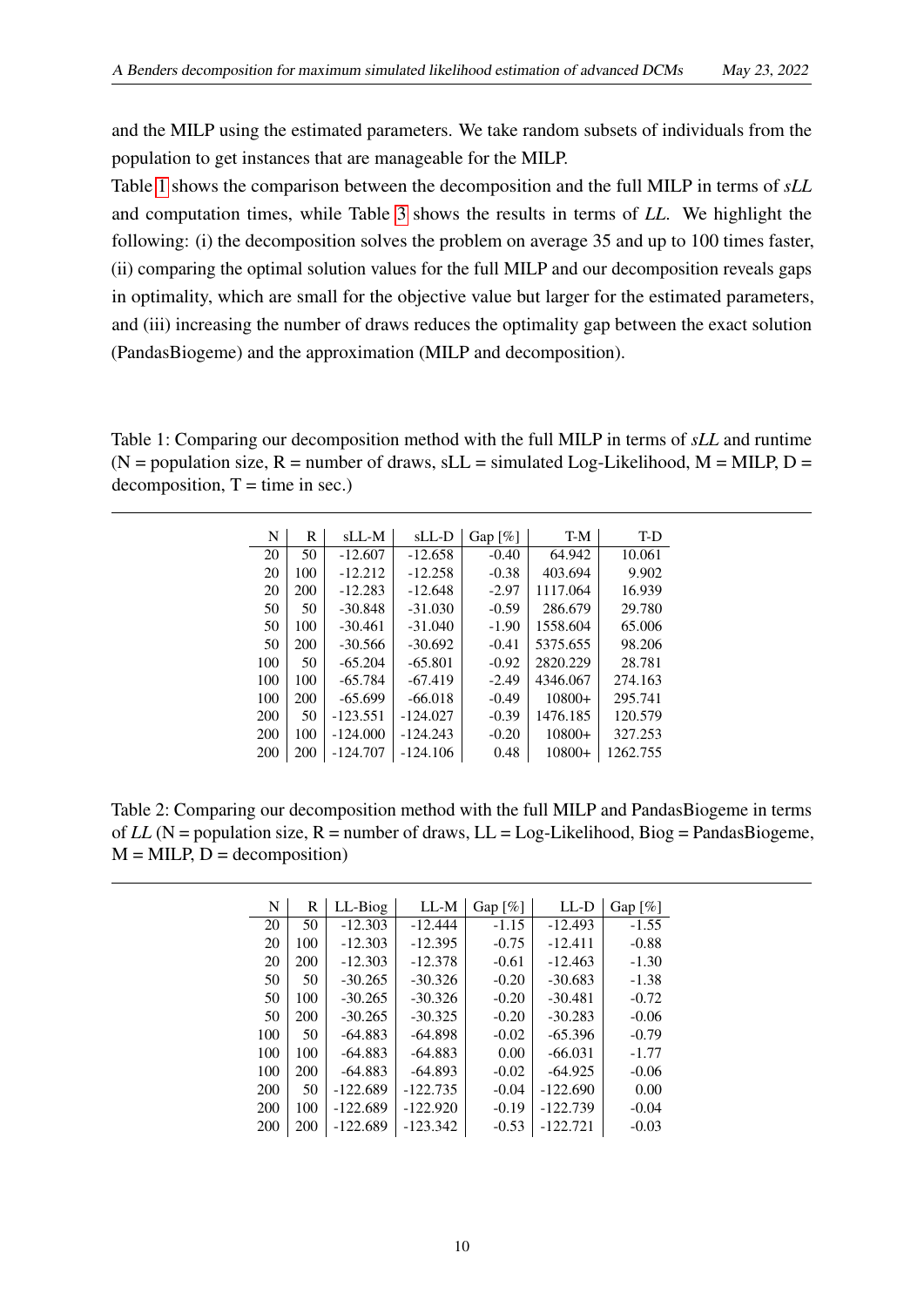<span id="page-12-1"></span>

| Table 3: Comparing our decomposition method with the full MILP and PandasBiogeme in terms |
|-------------------------------------------------------------------------------------------|
| of $\beta$ (N = population size, R = number of draws, Biog = PandasBiogeme, M = MILP, D = |
| decomposition)                                                                            |

| N   | R   | Beta-Biog | Beta-MILP | Gap $[\%]$ | Beta-D   | Gap $\lceil\% \rceil$ |
|-----|-----|-----------|-----------|------------|----------|-----------------------|
| 20  | 50  | $-1.558$  | $-1.048$  | 32.72      | $-0.97$  | 37.71                 |
| 20  | 100 | $-1.558$  | $-1.143$  | 26.62      | $-1.11$  | 28.77                 |
| 20  | 200 | $-1.558$  | $-1.182$  | 24.11      | $-2.16$  | $-38.67$              |
| 50  | 50  | $-1.41$   | $-1.223$  | 13.26      | $-0.935$ | 33.64                 |
| 50  | 100 | $-1.41$   | $-1.223$  | 13.26      | $-1.783$ | $-26.46$              |
| 50  | 200 | $-1.41$   | $-1.223$  | 13.22      | $-1.307$ | 7.26                  |
| 100 | 50  | $-0.948$  | $-0.889$  | 6.23       | $-0.612$ | 35.48                 |
| 100 | 100 | $-0.948$  | $-0.943$  | 0.53       | $-0.451$ | 52.4                  |
| 100 | 200 | $-0.948$  | $-0.899$  | 5.21       | $-0.85$  | 10.33                 |
| 200 | 50  | $-1.31$   | $-1.39$   | $-6.11$    | $-1.322$ | $-0.92$               |
| 200 | 100 | $-1.31$   | $-1.49$   | $-13.73$   | $-1.393$ | $-6.33$               |
| 200 | 200 | $-1.31$   | $-1.021$  | 22.04      | $-1.377$ | $-5.11$               |

Although Benders decomposition is an exact approach, our formulation contains mathematical aspects that may currently prevent the convergence to the real global optimum. As mentioned in the methodology, a possible explanation for the deviations is the fact that information about the master variables is maintained in the coefficient matrix of the dual. Other explanations include numerical issues, stemming for example from the linearization of the logarithm or the way certain solvers handle specific constraints.

### <span id="page-12-0"></span>**3.2 Application to a continuous pricing problem**

The suspicion that the log-linearization might influence the Benders cuts leads us to an immediate first attempt to fix it: apply the framework to a choice based optimization problem that does not rely on piece-wise linearization of the objective. A very important problem that displays this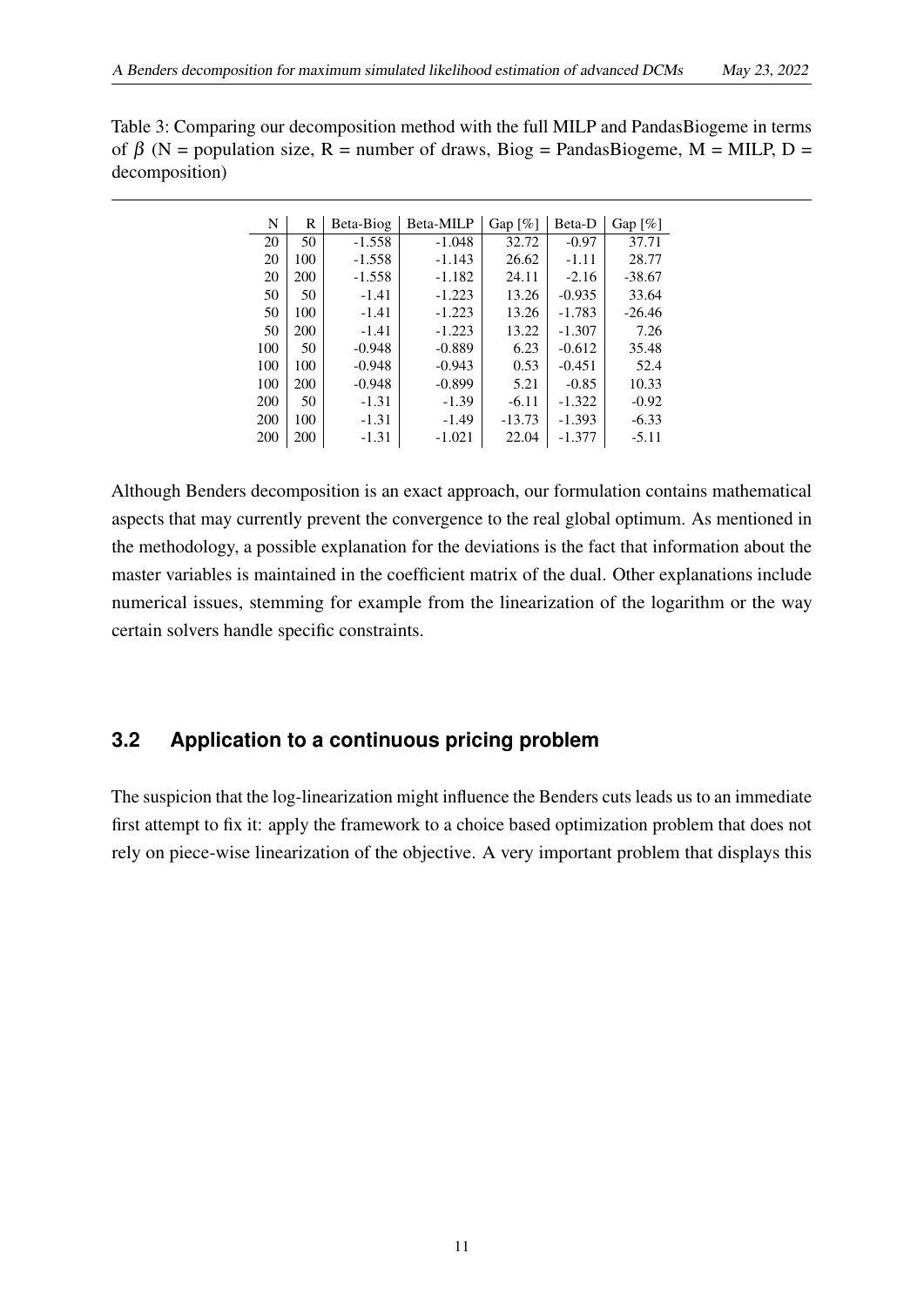characteristic is the *continuous pricing problem (CPP)*. It can be written as follows:

$$
\max_{p,\omega,U,H} \sum_{n} \sum_{r} \sum_{i} \frac{1}{R} \theta_{in} p_{i} \omega_{inr}
$$
\ns.t.\n
$$
\sum_{i} \omega_{inr} = 1
$$
\n
$$
H_{nr} = \sum_{i} U_{inr} \omega_{inr}
$$
\n
$$
H_{nr} \geq U_{inr}
$$
\n
$$
U_{inr} = \sum_{k \neq l} \beta_{k} x_{ink} + \beta_{l} p_{i} + \varepsilon_{inr}
$$
\n
$$
\omega \in \{0,1\}
$$
\n
$$
p, U, H \in \mathbb{R}
$$
\n
$$
(x_{inr})
$$

applying the exact same methodology as for the MSLE problem, we arrive at the following primal subproblem:

$$
\max_{p,\omega,U,H} \sum_{n} \sum_{r} \sum_{i} \frac{1}{R} \theta_{in} p_i x_{inr}
$$

s.t.

$$
\sum_{i} \omega_{inr} = 1 \qquad (\mu_{nr})
$$

$$
\sum_{k} \beta_{k} x_{ink} - H_{nr} \leq -\varepsilon_{inr} \tag{a_{inr}}
$$

$$
H_{nr} - \sum_{ik} \eta_{inr} x_{ink} \leq \sum_{i} \omega_{inr} \varepsilon_{inr}
$$
 (ζ<sub>nr</sub>)

$$
\eta_{\text{inr}} = p_i^{\text{fixed}} \omega_{\text{inr}} \qquad (\lambda_{\text{inr}})
$$

$$
\chi_{\text{inr}} + \omega_{\text{inr}} = 1 \qquad (\pi_{\text{inr}})
$$
  

$$
\eta_{\text{inr}} + p_i^{\text{fixed}} \chi_{\text{inr}} = p_i^{\text{fixed}} \qquad (\lambda_{\text{inr}})
$$

$$
p_i - \sum_i \eta_{inr} = 0 \qquad (\varphi_{nr}^{\beta})
$$

$$
\begin{array}{rcl} \varpi,\chi & \in & \mathbb{R}_{\geq 0} \\ p,\eta,H & \in & \mathbb{R} \end{array}
$$

We can apply the same Netherlands mode choice data as in the MSLE problem to the CPP, with the slight change that the utilities are now defined as follows:

$$
U_{\text{car}, n} = \beta_{\text{time}} \cdot \text{traveltime}_{\text{car}, n} + \beta_{\text{cost}} \cdot \text{cost}_{\text{car}, n} + \varepsilon_{\text{car}, n}
$$
  

$$
U_{\text{pt}, n} = \text{ASC}_{\text{pt}} + \beta_{\text{time}} \cdot \text{time}_{\text{pt}, n} + \beta_{\text{cost}} \cdot \text{cost}_{\text{pt}, n} + \varepsilon_{\text{pt}, n}
$$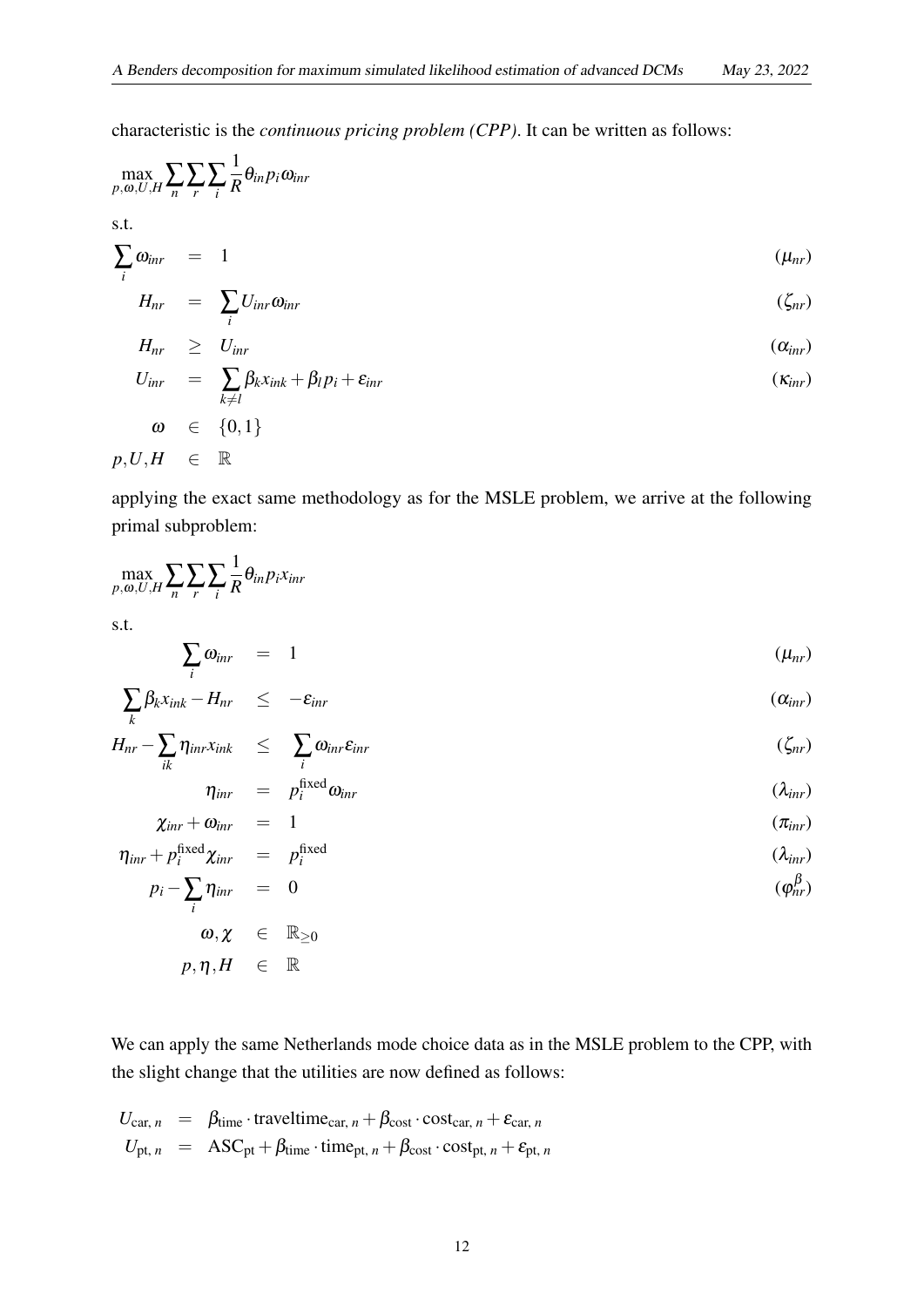We now first estimate the optimal  $\beta$ -parameters using Biogeme and then replace the attribute cost<sub>pt</sub> by a variable  $p_{\text{pt}}$  which is to be optimized. The problem can be thus seen as the rail company deciding on the optimal price for their service. Running experiments with the above framework leads to the results shown in table [4.](#page-14-1) Clearly. the gaps are still existent, proving that the linearization of the log in the MSLE problem is not the (only) source of the issue.

Table 4: Comparing our decomposition method with the full MILP in terms of objective, price and runtime ( $N =$  population size,  $R =$  number of draws, obj = objective,  $P =$  price,  $M =$  MILP,  $NL =$  Nonlinear,  $D =$  decomposition,  $R =$  decomp along scen,  $T =$  time in sec.)

<span id="page-14-1"></span>

| N   | R   | obj-MILP | $obj-D$  | Gap $\lceil \% \rceil$ | P-MILP | $P-D$  | Gap $\lceil\% \rceil$ | T-MILP | $T-MILP(NL)$ | T-D | $T-D(R)$ |
|-----|-----|----------|----------|------------------------|--------|--------|-----------------------|--------|--------------|-----|----------|
| 20  | 50  | 216.407  | 209.196  | 3.33                   | 28.475 | 30.764 | $-8.04$               | ⇁      | 2            | 11  | 17       |
| 20  | 100 | 202.642  | 201.712  | 0.46                   | 28.302 | 26.576 | 6.1                   | 37     |              | 21  | 65       |
| 20  | 200 | 200.901  | 200.185  | 0.36                   | 30.03  | 28.721 | 4.36                  | 205    | 252          | 49  | 50       |
| 50  | 50  | 440.686  | 437.243  | 0.78                   | 28.579 | 29.989 | $-4.94$               | 55     | 24           | 27  | 20       |
| 50  | 100 | 431.088  | 426.669  | 1.03                   | 28.99  | 27.778 | 4.18                  | 241    | 235          | 62  | 51       |
| 50  | 200 | 429.605  | 429.108  | 0.12                   | 28.574 | 28.655 | $-0.28$               | 1022   | 2125         | 163 | 323      |
| 100 | 50  | 990.026  | 988.732  | 0.13                   | 29.118 | 28.944 | 0.6                   | 252    | 202          | 31  | 147      |
| 100 | 100 | 977.606  | 976.149  | 0.15                   | 30.099 | 29.925 | 0.58                  | 1224   | 595          | 69  | 315      |
| 100 | 200 | 978.589  | 976.932  | 0.17                   | 30.106 | 30.185 | $-0.26$               | 3039   | 3057         | 304 | 737      |
| 200 | 50  | 1906.696 | 1904.189 | 0.13                   | 28.977 | 28.678 | 1.03                  | 1144   | 766          | 65  | 351      |
| 200 | 100 | 1882.793 | 1877.641 | 0.27                   | 29.277 | 30.052 | $-2.65$               | 4104   | 3149         | 359 | 895      |
| 200 | 200 | 1873.964 | 1871.614 | 0.13                   | 29.276 | 29.343 | $-0.23$               | 10811  | 9672         | 690 | 1539     |

#### <span id="page-14-0"></span>**3.3 Large numbers of draws**

We want to investigate the effects that a larger number of simulation draws has on the gap. This is interesting, among other reasons, because we can expect more complex advanced discrete choice models to require a higher number of draws to be accurately simulated [\(Pacheco, 2020\)](#page-25-12). We solve the same problem instance as in the previous subsection, this time with up to  $R =$ 1000 draws. The number of participants has been kept at  $N = 50$ , in order to guarantee that the MILP still finds a feasible solution. The results (for the MSLE problem) can be seen in Table [5.](#page-15-1) It appears that a higher number of draws indeed has the effect of reducing the optimality gap, however, it has to be taken into account that very often the MILP will not converge in the given time limit of three hours for such large instances, making it more likely that we compare our output to solutions that are actually sub-optimal. On the other hand, by far the biggest part of computational time in the MILP is spent proving the lowerbound, i.e. optimality, meaning that the objective value of the solution often is already optimal, even if at the time limit there is a nonzero gap to be observed. Furthermore, for 800 draws and more, the MILP does not manage to find a feasible solution in three hours, indicating that our approach could be applied as a heuristic to find good feasible solution fast in large scale scenarios, which could then be used as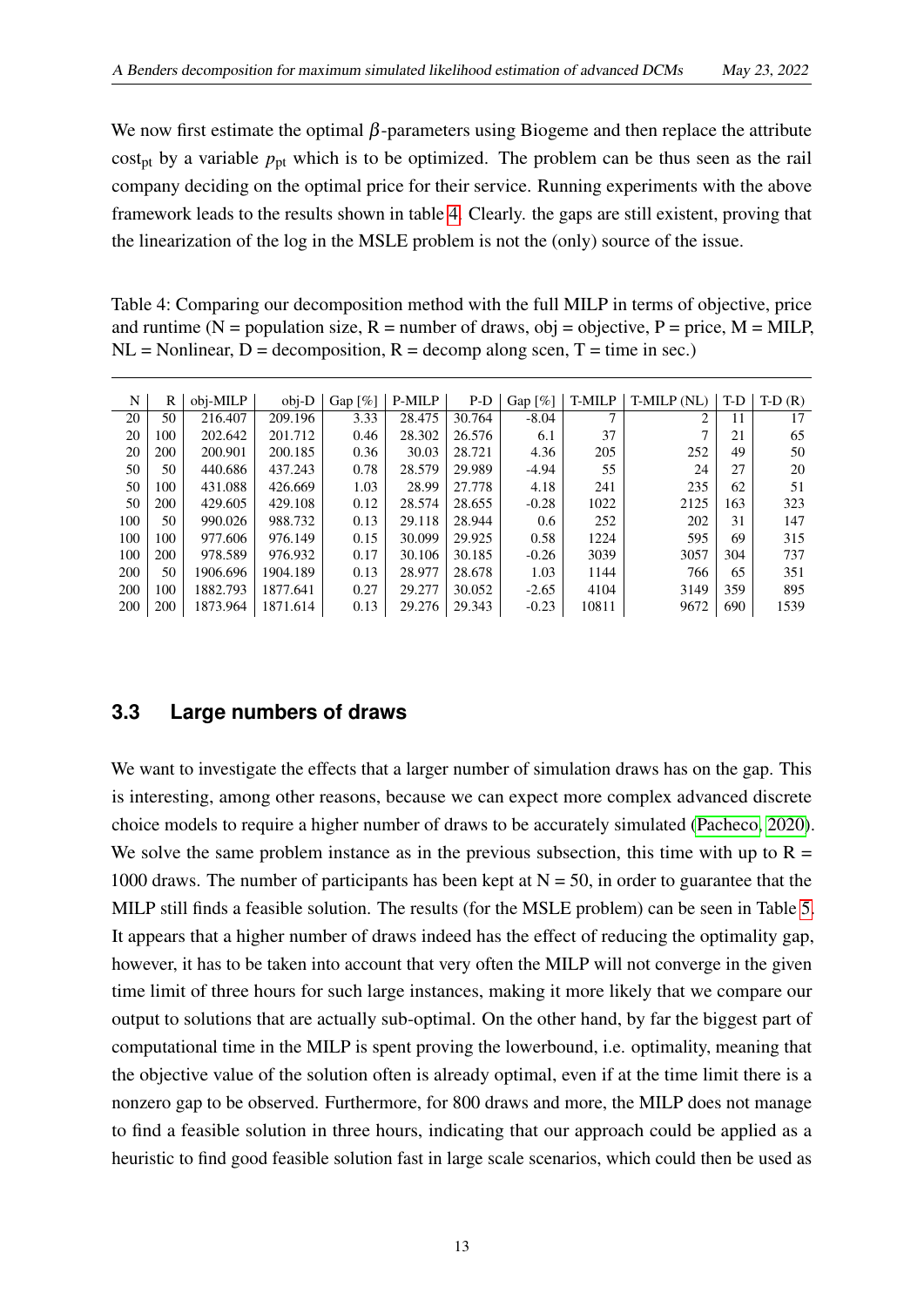warm start solutions for the MILP.

<span id="page-15-1"></span>Table 5: Comparing our decomposition method with the full MILP in terms of *sLL* and runtime for large numbers of draws ( $N =$  population size,  $R =$  number of draws, sLL = simulated Log-Likelihood,  $M = MILP$ ,  $D = decomposition$ ,  $T = time$  in sec.)

| N  | R    | sLL-M     | sLL-D     | Gap $\lceil\% \rceil$ | T-M   | T-D |
|----|------|-----------|-----------|-----------------------|-------|-----|
| 50 | 20   | $-29.417$ | $-29.908$ | 1.67                  | 22    | 6   |
| 50 | 50   | $-29.294$ | $-31.173$ | 6.41                  | 279   | 26  |
| 50 | 100  | $-28.885$ | $-29.42$  | 1.85                  | 1375  | 42  |
| 50 | 150  | $-29.973$ | $-30.092$ | 0.4                   | 2852  | 70  |
| 50 | 200  | $-30.091$ | $-30.101$ | 0.03                  | 10800 | 131 |
| 50 | 250  | $-30.741$ | $-30.775$ | 0.11                  | 10800 | 156 |
| 50 | 300  | $-30.837$ | $-30.843$ | 0.02                  | 10800 | 133 |
| 50 | 400  | $-30.632$ | $-30.638$ | 0.02                  | 10800 | 130 |
| 50 | 600  | $-30.479$ | $-30.51$  | 0.1                   | 10800 | 289 |
| 50 | 800  |           | $-32.035$ |                       | 10800 | 319 |
| 50 | 1000 |           | $-30.523$ |                       | 10800 | 349 |

#### <span id="page-15-0"></span>**3.4 Decomposition as a warm start**

Another interesting perspective is to investigate the effectiveness of using our fast, yet slightly suboptimal decomposition algorithm to generate a good warm start solution for the MILP. This allows to still speed up computation, while maintaining guaranteed optimality. The results (for the MSLE problem) can be seen in Table [6.](#page-16-0) We observe varied outcomes: For smaller instances  $(N \le 100)$  most instances show a speed-up of around 50%, however, outliers exist where the warm start solution influences the computational time negatively. For larger instances, in almost all cases the warm start solution does not seem to lead to a significant speed-up. Interesting to observe is also that we can have slightly better or worse solutions when solving the MILP with a warm start versus solving it without, even though the Branch & Bound algorithm used by Gurobi to solve the MILP guarantees optimality in both cases. This is an indication that the problem might be highly susceptible to numerical issues. This is insofar illuminating that the gaps we achieve with our decomposition method might be small enough to be ignored, especially with higher numbers of draws, as seen in subsection [3.3.](#page-14-0) In general the utility of using our method as a warm start solution is not clearly ascertainable, and thus requires further investigation.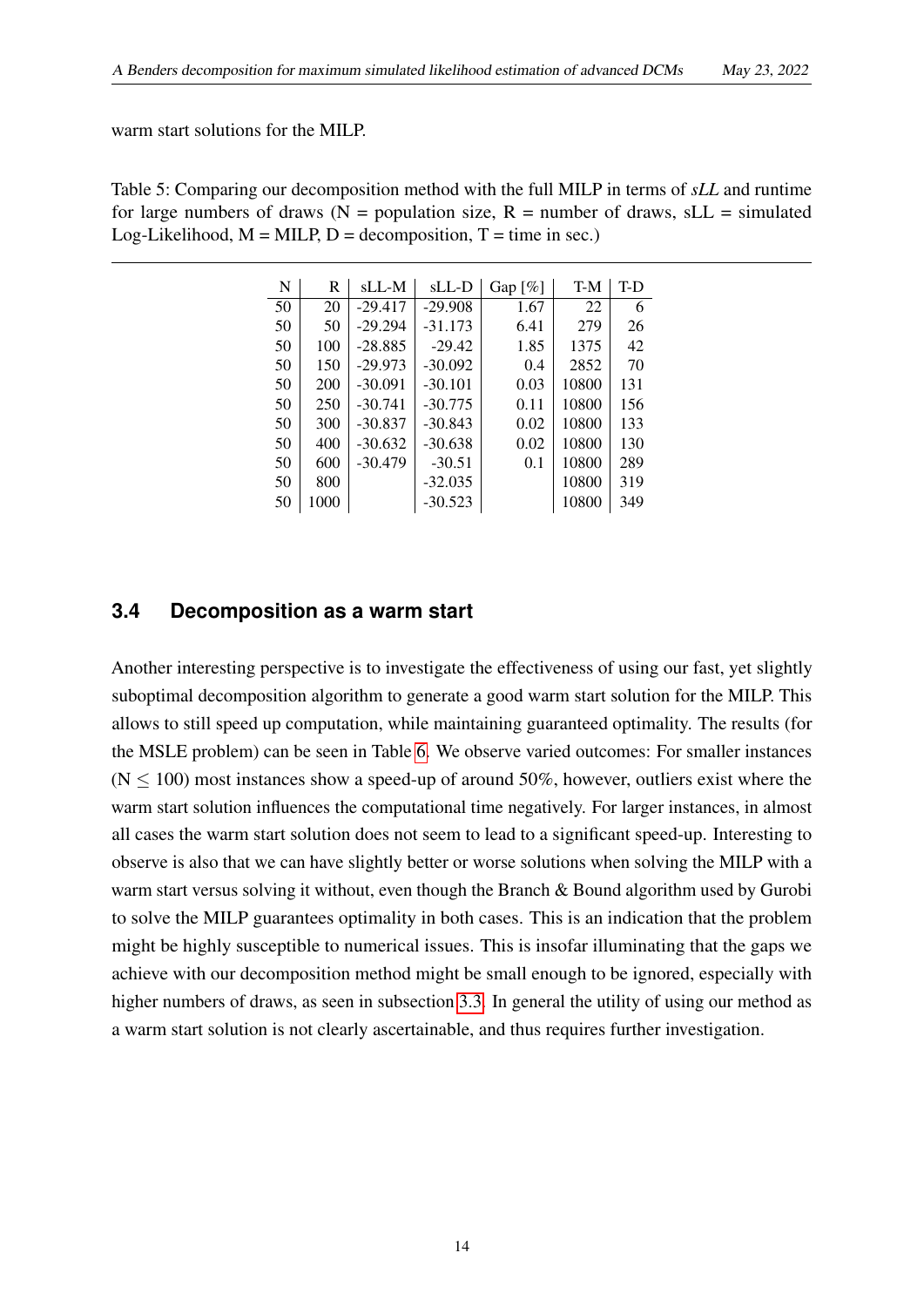Table 6: Comparing our decomposition method as a warm start with the full MILP in terms of  $sLL$  and runtime (N = population size, R = number of draws,  $sLL$  = simulated Log-Likelihood,  $M = MILP$ ,  $D = decomposition$ ,  $M + = MILP$  with warm start,  $T = time$  in sec.)

<span id="page-16-0"></span>

| N          | R   | sLL-M     | $SLL-D$    | Gap $\lceil\% \rceil$ | $SLL-M+$   | $Gap[\%]$ | T-M   | T-D | $T-M+$ | rel. Speed-up $[\%]$ |
|------------|-----|-----------|------------|-----------------------|------------|-----------|-------|-----|--------|----------------------|
| 50         | 50  | $-29.685$ | $-29.842$  | $-0.53$               | $-29.685$  | $\Omega$  | 578   | 38  | 290    | 49.87                |
| 50         | 100 | $-29.956$ | $-30.954$  | $-3.33$               | $-29.956$  | $\Omega$  | 2444  | 70  | 1308   | 46.48                |
| 50         | 150 | $-30.295$ | $-30.356$  | $-0.2$                | $-30.295$  | $\theta$  | 1759  | 106 | 1846   | $-4.95$              |
| 50         | 200 | $-30.352$ | $-30.414$  | $-0.2$                | $-30.352$  | $\Omega$  | 5074  | 131 | 10800  | $-112.86$            |
| 100        | 50  | $-64.812$ | $-65.555$  | $-1.15$               | $-64.886$  | $-0.11$   | 4181  | 60  | 630    | 84.93                |
| 100        | 100 | $-63.995$ | $-64.118$  | $-0.19$               | $-63.918$  | 0.12      | 10800 | 177 | 3890   | 63.98                |
| 100        | 150 | $-64.524$ | $-64.551$  | $-0.04$               | -64.524    | $\Omega$  | 10800 | 379 | 5184   | 52                   |
| 100        | 200 | $-65.669$ | $-66.48$   | $-1.23$               | $-65.309$  | 0.55      | 10800 | 122 | 10800  | $\Omega$             |
| <b>200</b> | 50  | $-124.5$  | $-124.5$   | $\Omega$              | $-125.343$ | $-0.68$   | 6341  | 157 | 2988   | 52.88                |
| 200        | 100 | $-122.97$ | $-122.823$ | 0.12                  | $-131.467$ | $-6.91$   | 10800 | 319 | 10800  | $\Omega$             |
| 200        | 150 | $-124.1$  | $-123.973$ | 0.11                  | $-124.104$ | $\Omega$  | 10800 | 464 | 10800  | $\Omega$             |
| 200        | 200 | $-124.34$ | $-123.786$ | 0.45                  | $-124.468$ | $-0.1$    | 10800 | 467 | 10800  | $\theta$             |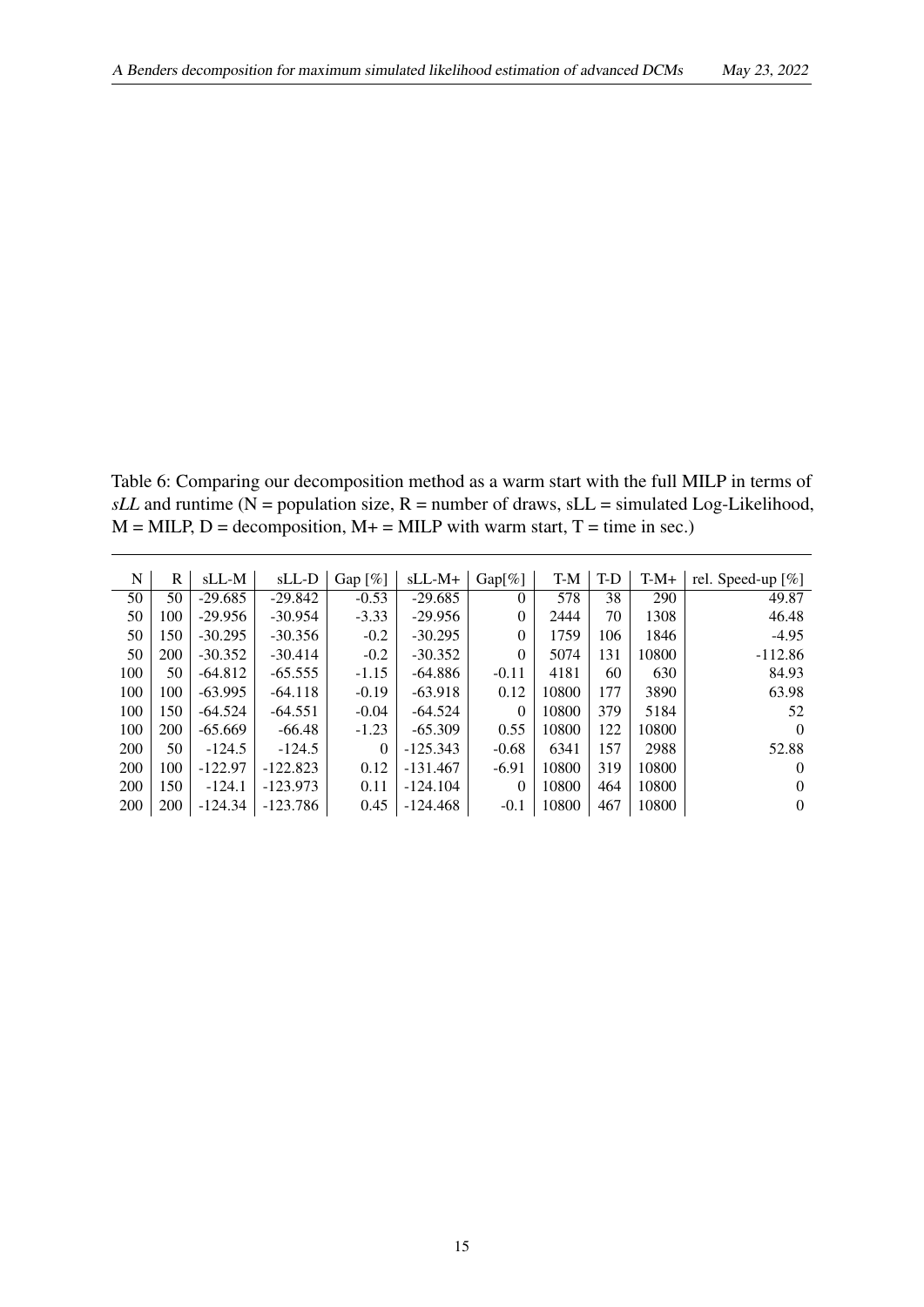### <span id="page-17-1"></span><span id="page-17-0"></span>**4 Plan for future research**

#### **4.1 Modeling framework**

This section formally introduces the groundwork on the methodology that is going to be investigated in future research.

Choice based optimization problems like MSLE complicate the direct application of decomposition methods due to an inherent non-linearity of the constraints modeling the choice of the alternative with the highest utility. There are multiple ways to tackle non-linearity in MILPs, for example with big-M reformulations, piece-wise linearization or the modeling of the problem as a (mixed-integer) convex quadratic program. An additional, original, linearization technique has been developed by the authors, however, it is more appropriate to characterize it as a "quasi" linearization, as the product of two variables is defined with the use of fixed constants, depending on the variable value. It only makes sense to use the quasi linearization technique in the context of knapsack Benders (and extensions thereof). We furthermore give a brief summary on column generation, as it as promising alternative to Benders decomposition. Table [7](#page-17-2) below shows the compatibility of different decomposition methods with various linearization techniques.

<span id="page-17-2"></span>

| Table 7: Compatibility between decomposition methods and linearization methods |  |  |  |
|--------------------------------------------------------------------------------|--|--|--|
|                                                                                |  |  |  |

|                     | $Big-M$ | Quasi Piece-wise MICQP |  |
|---------------------|---------|------------------------|--|
| Benders (knapsack)  |         |                        |  |
| Benders (standard)  |         |                        |  |
| Column generation   |         |                        |  |
| Benders + Col. gen. |         |                        |  |

It is important to note that there are possible issues arising from the piece-wise approximation of products involving relaxed integral variables in the context of total unimodularity. Furthermore it is difficult to predict the compatibility of knapsack Benders and MICQP, as no previous theory exists to rely on. What follows are short descriptions of the methods that are to be explored.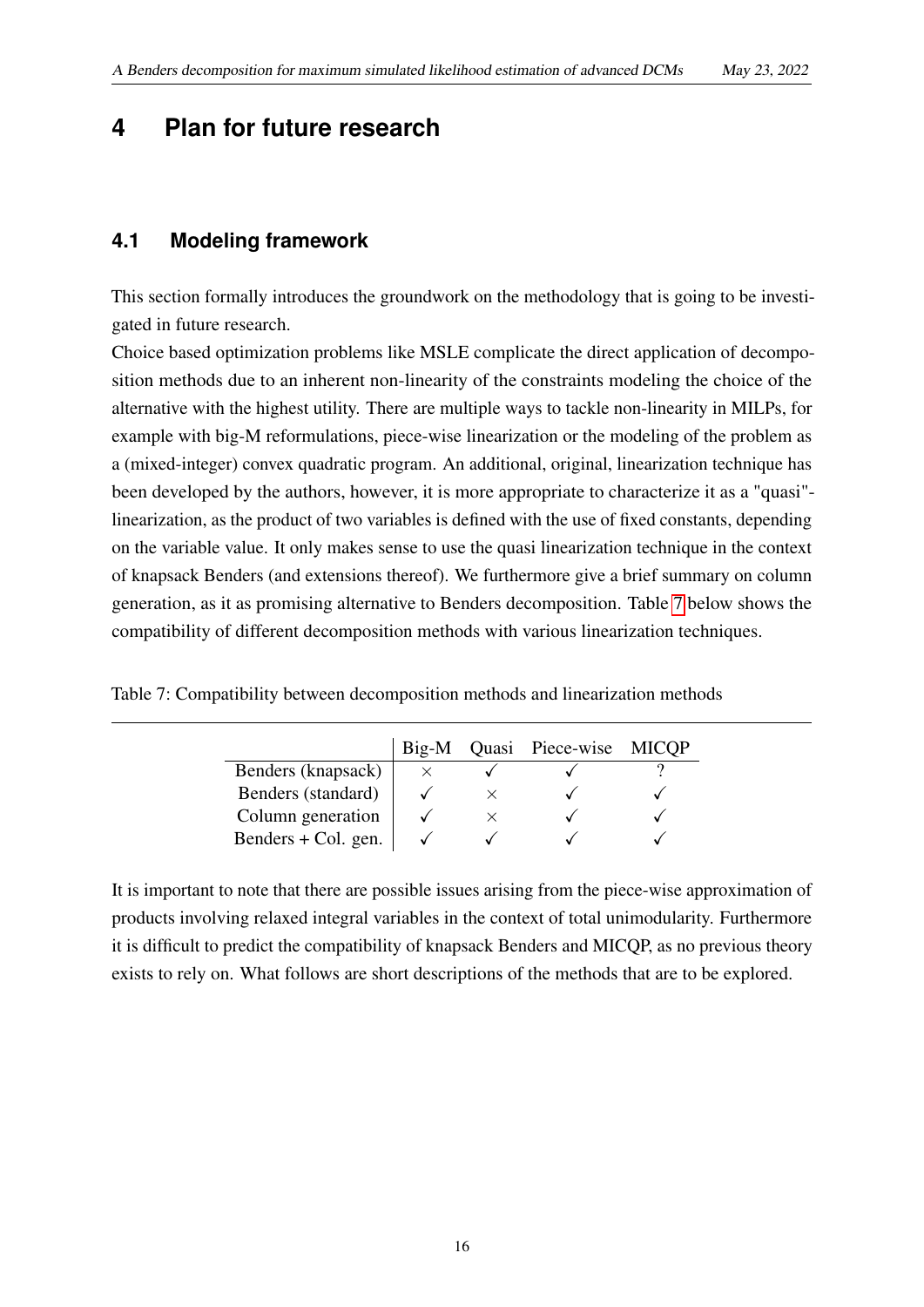### <span id="page-18-0"></span>**4.2 Decomposition methods**

**Column generation** Combinatorial optimization problems featuring complicating constraints can be addressed by a *column generation* approach [\(Desaulniers](#page-23-3) *et al.*, [2006\)](#page-23-3). Such an approach iteratively adds the decision variables involved in the complicating constraints, employing duality theory to determine whether there are more decision variables that can be added (i.e. enter the basis) and provide an improved solution (i.e. they have negative reduced costs). This is achieved by solving a pricing sub-problem, in which the objective function is the reduced cost of the new candidate variable subject to problem-specific constraints. After solving the pricing sub-problems, if there are multiple variables that can potentially enter the basis, the variable exhibiting the most negative reduced cost can be added. Instead, if there are no variables that can be added to the basis, an optimal solution has been found and the algorithm can be terminated at an early stage. A flowchart describing the several steps for column generation is shown in Figure [6.](#page-18-1) Column generation is especially interesting for choice-based problems, as many of the complicating choice variables are set to zero, while only the variable corresponding to the choice with the highest utility is set to be equal to tone. This means all other choice variables will remain non-basic and can technically be excluded. It is furthermore possible, that the performance of a column generation approach could further be improved by grouping certain variables together, instead of treating them all individually. A similar "smoothing" approach showed to improve the performance of for example Lagrangean decomposition in the same context, see [Pacheco](#page-25-9) *[et al.](#page-25-9)* [\(2018\)](#page-25-9). The extension of column generation methods to mixed-integer convex quadratic problems is often referred to as Simplicial Decomposition (SD) or the Frank-Wolfe algorithm (see [Bettiol, 2019\)](#page-23-12). For a review on column generation, we refer to [Lübbecke](#page-24-10) [\(2010\)](#page-24-10).

<span id="page-18-1"></span>Figure 6: Flowchart for column generation

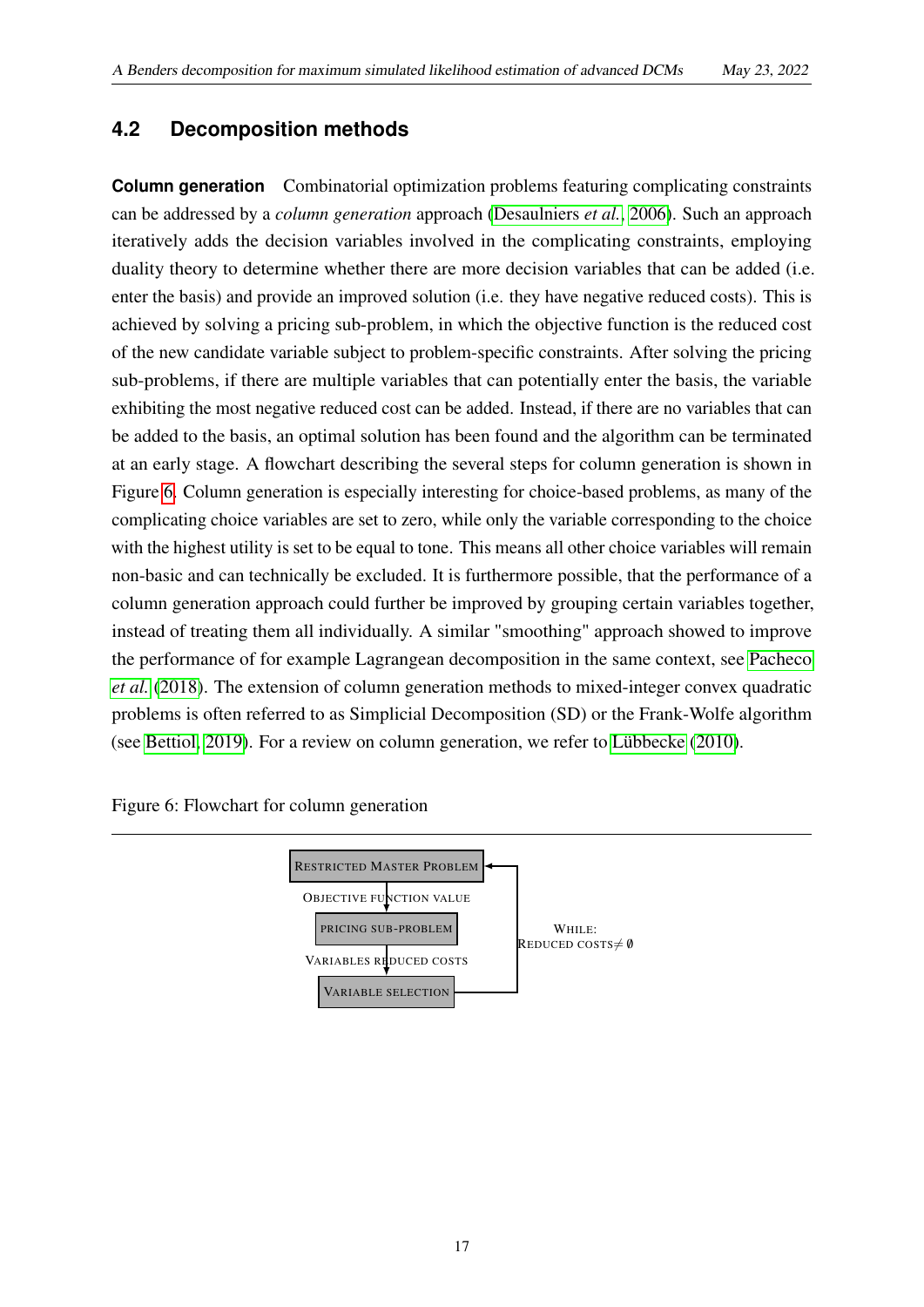#### <span id="page-19-0"></span>**4.3 Linearization methods**

In this subsection we briefly describe the different methods anticipated to be capable of linearizing the nonlinear choice-constraints, i.e.

<span id="page-19-1"></span>
$$
H_{nr} = \sum_{i} U_{inr} \omega_{inr} \tag{(*)}
$$

where  $H_{nr}$  represents the highest utility and  $\omega$  the choice variables for every alternative *i*, individual *n*, and scenario *r*.

**big-M linearization** This is the most standard way of dealing with nonlinear constraints as the ones in  $(\star)$ . It gets its name from utilizing a large enough constant *M* to deactivate constraints if needed. The nonlinear product is modeled with an auxiliary variable  $\eta_{\text{inr}} = U_{\text{inr}} \omega_{\text{inr}}$ .

$$
H_{nr} = \sum_{i} \eta_{inr}
$$
  
\n
$$
\eta_{inr} \leq \omega_{inr} M
$$
  
\n
$$
\eta_{inr} \geq -\omega_{inr} M
$$
  
\n
$$
\eta_{inr} \leq U_{inr} + (1 - \omega_{inr}) M
$$
  
\n
$$
\eta_{inr} \geq U_{inr} - (1 - \omega_{inr}) M
$$

This linearization method only works if  $\omega$  is kept integral, thus making it incompatible with knapsack Benders.

**Quasi linearization** This linearization method only works in the context of knapsack Benders, where in the subproblem, the parameter to be optimized is fixed, and thus the utilities are as well. However, in order to derive Benders cuts, the fixing of variables to a given value has to happen in specific way, with the fixed value isolated on the rhs of the constraint. Technically, the fixed value should also not appear in the coefficient matrix, but so far we have not been able to come up with a reformulation that achieves this. The current approach, implemented for the maximum simulated likelihood estimation problem, where the parameter to be estimated is called  $\beta_k$ , is shown below. Note that, instead of modelling the product  $U_{inr}\omega_{inr}$  we instead model the *k* products  $\eta_{inrk} = \beta_k \omega_{inr}$ , where *k* is the dimension of the optimization variable.

$$
\begin{array}{rcl}\n\chi_{inr} + \omega_{inr} & = & 1 \\
\eta_{inrk} + \beta_k^{\text{fixed}} \chi_{inr} & = & \beta_k^{\text{fixed}} \\
\sum_i \eta_{inrk} & = & \beta_k\n\end{array}
$$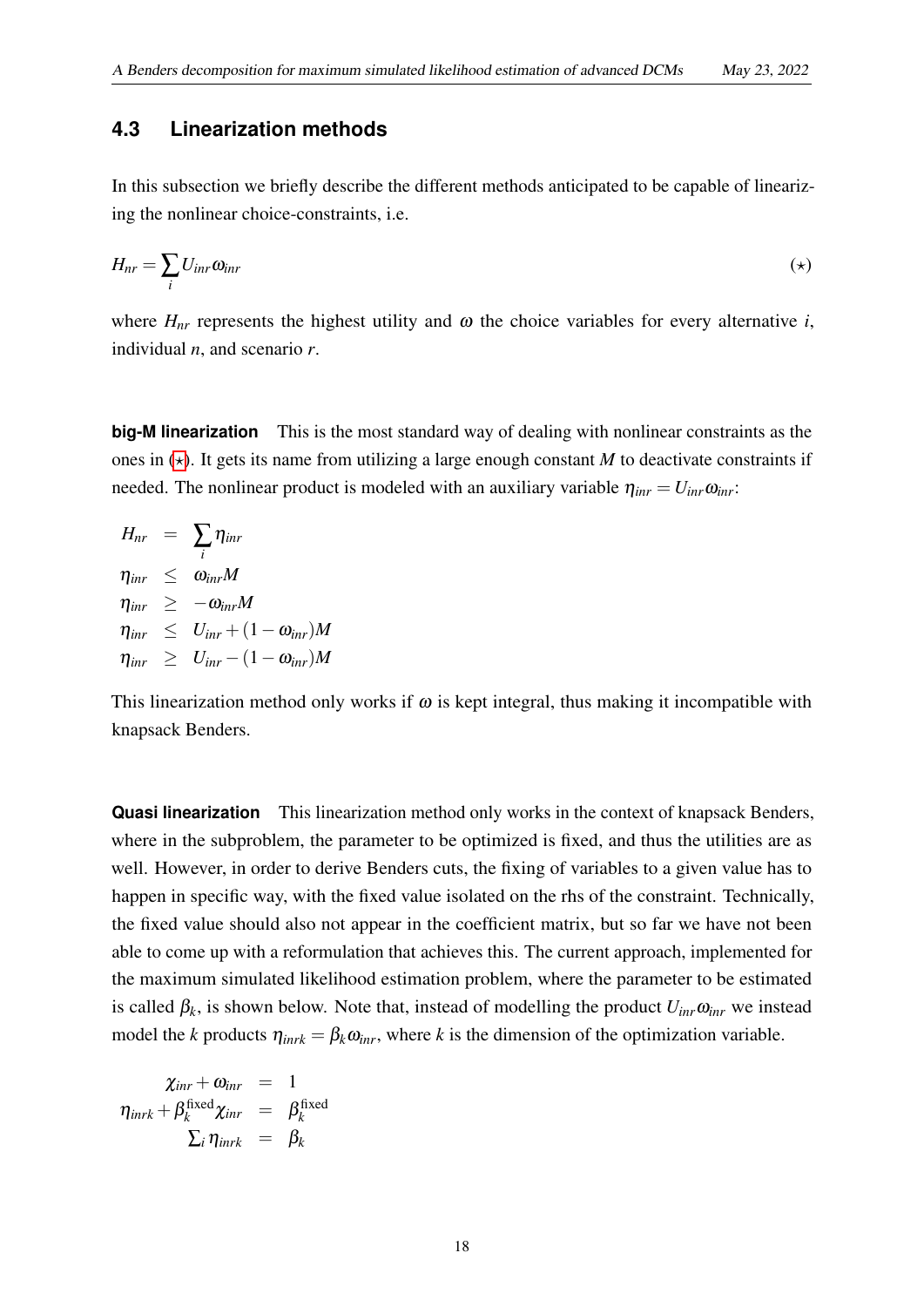**Piece-wise linearization** For this method, we should first write the product  $\beta_k \omega_{\text{irr}}$  in terms of quadratic expressions: we define two new variables η*inrk* and φ*inrk* in the following way:

$$
\eta_{inrk} = \frac{1}{2}(\beta_k + \omega_{inr})
$$
  
\n
$$
\phi_{inrk} = \frac{1}{2}(\beta_k - \omega_{inr})
$$

Now it holds that:

$$
\beta_k \omega_{\text{inr}} = \eta_{\text{inrk}}^2 - \phi_{\text{inrk}}^2
$$

We then need to come up with good bounds on  $\beta_k \in [lb_k, ub_k]$ , as for  $\omega$  these bounds are already given by [0,1]. Then the classical way of piece-wise linearizing would be to first divide [ $lb_k, ub_k$ ] into *m* separate segments and define  $a_j$ ,  $(j \in \{0, 1, ..., m\})$  as the breakpoints,  $a_0 < a_1 < \cdots < a_m$ . Then, we can approximately linearize the non-linear function  $f(x) = \bar{x}$  for  $x \in [a_0, a_m]$  as follows:

$$
\Sigma_j \lambda_j a_j = x
$$
  
\n
$$
\Sigma_j \lambda_j f(a_j) = \bar{x}
$$
  
\n
$$
\Sigma_j \lambda_j = 1
$$
  
\n
$$
\lambda \geq 0
$$

with the restriction that only two adjacent  $\lambda_i$ 's are allowed to be nonzero. This is usually modeled using SOS2 constraints, however, this requires the use of  $m+1$  binary variables, which, in the context of relaxed choice variables  $\omega$ , would make little sense. However, in some scenarios these adjacency constraints can be redundant, for example if the function to be linearized is either convex and minimized by the objective, or concave and maximized (see [Aimms, 2016\)](#page-22-4). It is thus open to investigation if the approach can be made to work in a relaxation setting. Another approach worth investigating is to employ a method developed by [Li and Yu](#page-24-11) [\(1999\)](#page-24-11), which uses the fact that, if the slope of *f* is non-decreasing, which is the case for  $f(x) = x^2$ , its possible to write a piece-wise linearization using absolute values, without having to introduce auxiliary binary variables to deal with non-convex parts. First, a univariate mathematical function is formulated via a piece-wise linear sum of absolute expressions. Denote *s*<sup>*j*</sup>, (*j* ∈ {0,1,...,*m*−1}) as the slopes of each line between *a<sub>j</sub>* and *a*<sub>*j*+1</sub> computed using the following equation:

$$
s_j = \frac{f(a_{j+1}) - f(a_j)}{a_{j+1} - a_j}, \quad \forall j \in \{0, \dots, m-1\}
$$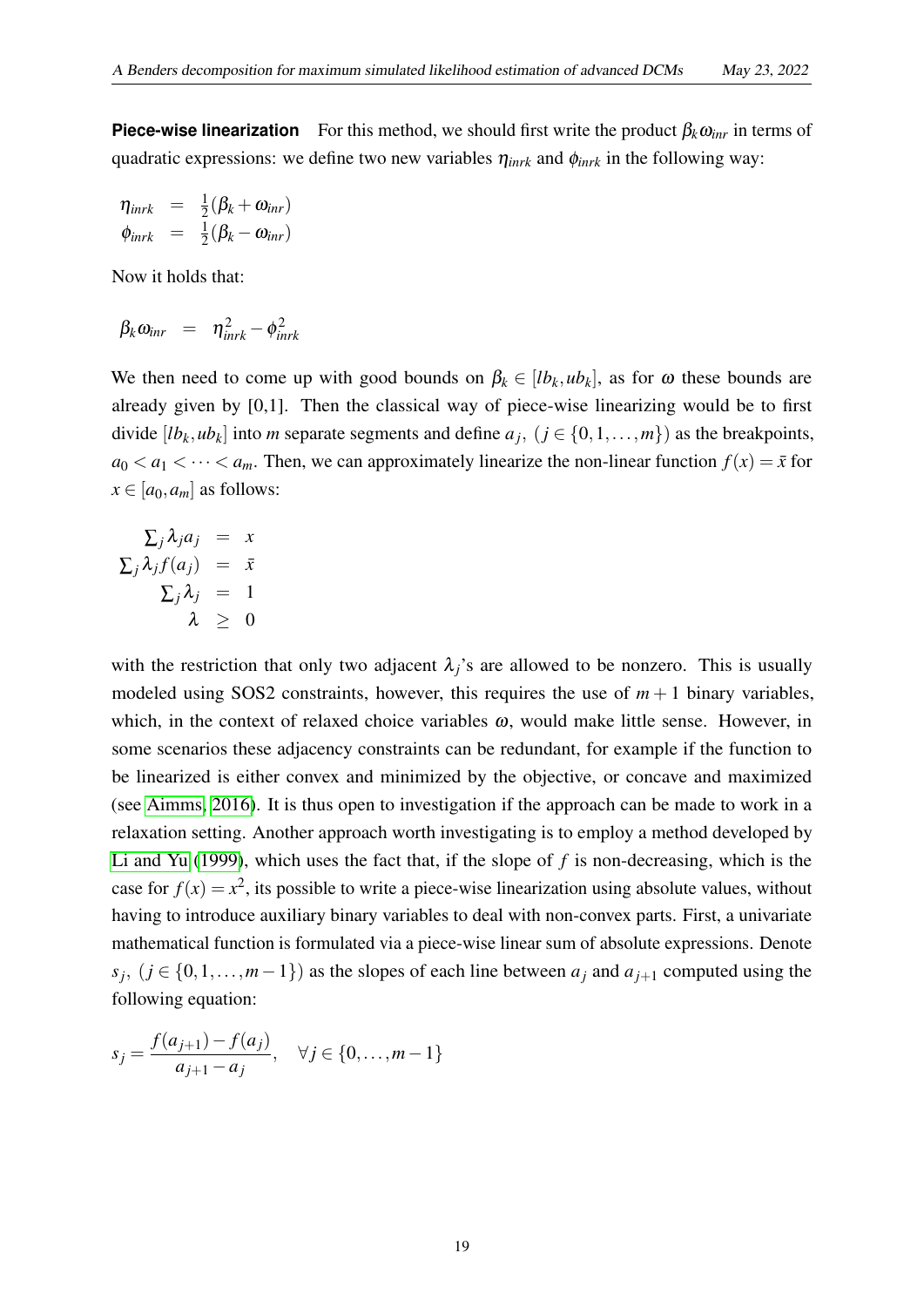An equivalent piece-wise linear form of non-linear function  $f(x)$  can then be reformulated as follows:

$$
L(f(x)) = f(a_0) + s_0(x - a_0) + \sum_{j=1}^{m-1} \frac{s_j - s_{j-1}}{2}(|x - a_j| + x - a_j)
$$

where the absolute expressions can be linearized as follows:

$$
L(f(x)) = f(a_0) + s_0(x - a_0) + \sum_{j=1}^{m-1} (s_j - s_{j-1})(\sum_{h=0}^{j-1} d_h + x - a_j)
$$
  

$$
x + \sum_{j=0}^{m-2} d_j \ge a_{m-1}
$$
  

$$
d_j \le a_{j+1} - a_j \quad \forall j \in \{0, ..., m-1\}
$$
  

$$
d \ge 0
$$

The overall advantage of a piece-wise linear approximation is that the accuracy of the linearization can be controlled using the number of breakpoints  $a_j$ , thus a clear trade-off between accuracy and efficiency is given. A clear downside is that it is very unclear whether the beneficial and crucial properties of the knapsack reduction still hold when the products with the integral variables are approximated. Positive in this regard is the fact that the approximation is most crucial at 0, where it can be made equal to the function by adding a breakpoint. Furthermore, there is the need for valid bounds on the parameters  $\beta$  to be estimated, however, if we manage to employ this method successfully in a relaxation context, adding more breakpoints simply means adding more continuous variables to a linear program, which is not expensive. This allows to approximate the square function over a large interval with high accuracy.

**MICQP formulation** Another way of dealing with nonlinearity in an MILP would be switch the paradigm completely and regard the problem as mixed-integer convex quadratic program. It is yet to be shown that choice-based optimization programs can be written in a convex way, and it might well depend on problems specifics. The intuition to why it might work is the following: since we can always shift the utilities without changing the optimal solution, we can wlog assume all utilities are negative. This means that in the product  $U_{inr}\omega_{inr}$ , again lets say in a relaxation setting where both variables are continuous, we are multiplying a negative continuous variable with a positive continuous variable, plus the constraint  $(\star)$  can be wlog written as

$$
H_{nr} \leq \sum_i U_{inr} \omega_{inr}
$$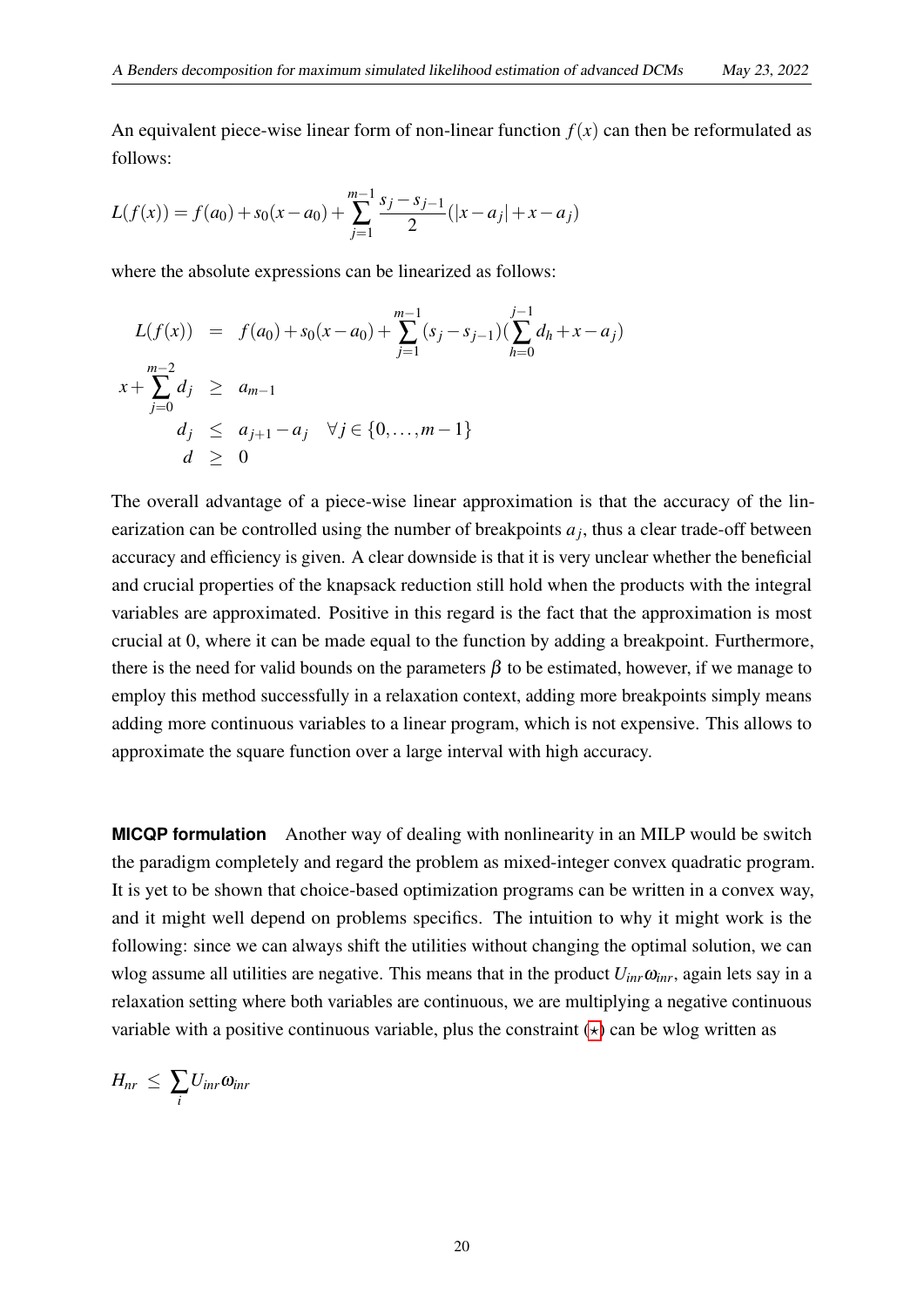since the lower bound is given by the constraints

$$
H_{nr} \geq U_{inr}, \quad \forall i
$$

<span id="page-22-0"></span>This means we have a variable  $H_{nr}$  which is trying to stay below a sum of concave curves, which implies that the feasible region for this constraint is, in theory, convex.

### **5 Conclusion**

In this paper, we develop a mixed integer linear program (MILP) for the simulated maximum likelihood estimation (MLSE) problem and construct a Benders decomposition approach to speed up the solution process. The methodology can be applied to any advanced discrete choice model and makes use of total unimodularity to keep the master problem linear in the decomposition, avoiding the typical bottleneck in efficiency for a Benders decomposition. The results on a binary logit discrete choice model show an average speed up of factor 35, with instances being solved up to 100 times faster. Small deviations in the optimal solution values between decomposition and full MILP are present. This issue will be tackled in future research by investigating different ways of dealing with non-linearity, before moving on to alternative decomposition approaches.

### <span id="page-22-1"></span>**6 References**

- <span id="page-22-4"></span>Aimms, B. (2016) Aimms modeling guide—integer programming tricks, *Pinedo, Michael. Scheduling: theory, algorithms, and systems. Haarlem, The Netherlands: AIMMS BV. Springer. Retrieved from https://download. aimms. com/aimms/download/manuals/AIMMS3OM\_IntegerProgrammingTricks. pdf*.
- <span id="page-22-3"></span>Alenezy, E. J. (2020) Solving capacitated facility location problem using lagrangian decomposition and volume algorithm, *Advances in Operations Research*, 2020.
- <span id="page-22-2"></span>Ben-Akiva, M. and M. Bierlaire (2003) Discrete choice models with applications to departure time and route choice, Operations Research and Management Science, 7–38.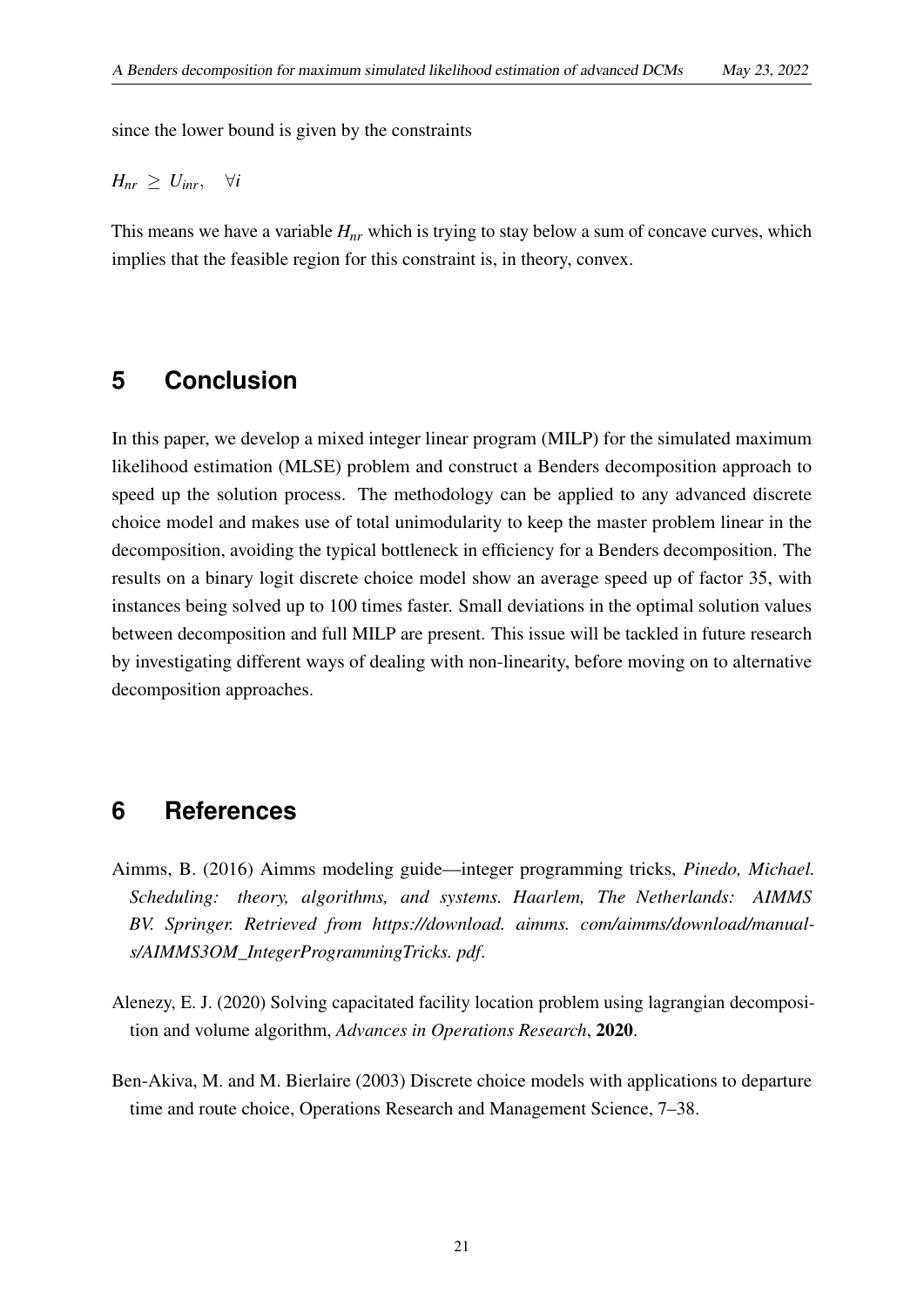- <span id="page-23-10"></span>Benders, J. F. (1962) Partitioning procedures for solving mixed-variables programming problems, *Numerische mathematik*, 4 (1) 238–252.
- <span id="page-23-12"></span>Bettiol, E. (2019) Column generation methods for quadratic mixed binary programming, Theses, Université Paris-Nord - Paris XIII.
- <span id="page-23-0"></span>Bierlaire, M. (1998) Discrete choice models, in *Operations research and decision aid methodologies in traffic and transportation management*, 203–227, Springer.
- <span id="page-23-8"></span>Bierlaire, M. (2020) A short introduction to pandasbiogeme, *A short introduction to PandasBiogeme*.
- <span id="page-23-5"></span>Bortolomiol, S., V. Lurkin, M. Bierlaire and C. Bongiovanni (2021) Benders decomposition for choice-based optimization problems with discrete upper-level variables, paper presented at the *21st Swiss Transport Research Conference*, no. CONF.
- <span id="page-23-7"></span>Boyer, V., B. Gendron and L.-M. Rousseau (2014) A branch-and-price algorithm for the multiactivity multi-task shift scheduling problem, *Journal of Scheduling*, 17 (2) 185–197.
- <span id="page-23-1"></span>Bront, J. J. M., I. Méndez-Díaz and G. Vulcano (2009) A column generation algorithm for choice-based network revenue management, *Operations Research*, 57 (3) 769–784.
- <span id="page-23-11"></span>CASE, N. M. C. (2017) Data collection.
- <span id="page-23-2"></span>Conejo, A. J., E. Castillo, R. Minguez and R. Garcia-Bertrand (2006) *Decomposition techniques in mathematical programming: engineering and science applications*, Springer Science & Business Media.
- <span id="page-23-4"></span>Cordeau, J.-F., G. Stojkovic, F. Soumis and J. Desrosiers (2001) Benders decomposition for ´ simultaneous aircraft routing and crew scheduling, *Transportation science*, 35 (4) 375–388.
- <span id="page-23-6"></span>Desaulniers, G., J. Desrosiers and M. M. Solomon (2002) Accelerating strategies in column generation methods for vehicle routing and crew scheduling problems, in *Essays and surveys in metaheuristics*, 309–324, Springer.
- <span id="page-23-3"></span>Desaulniers, G., J. Desrosiers and M. M. Solomon (2006) *Column generation*, vol. 5, Springer Science & Business Media.
- <span id="page-23-9"></span>Dow, J. K. and J. W. Endersby (2004) Multinomial probit and multinomial logit: a comparison of choice models for voting research, *Electoral studies*, 23 (1) 107–122.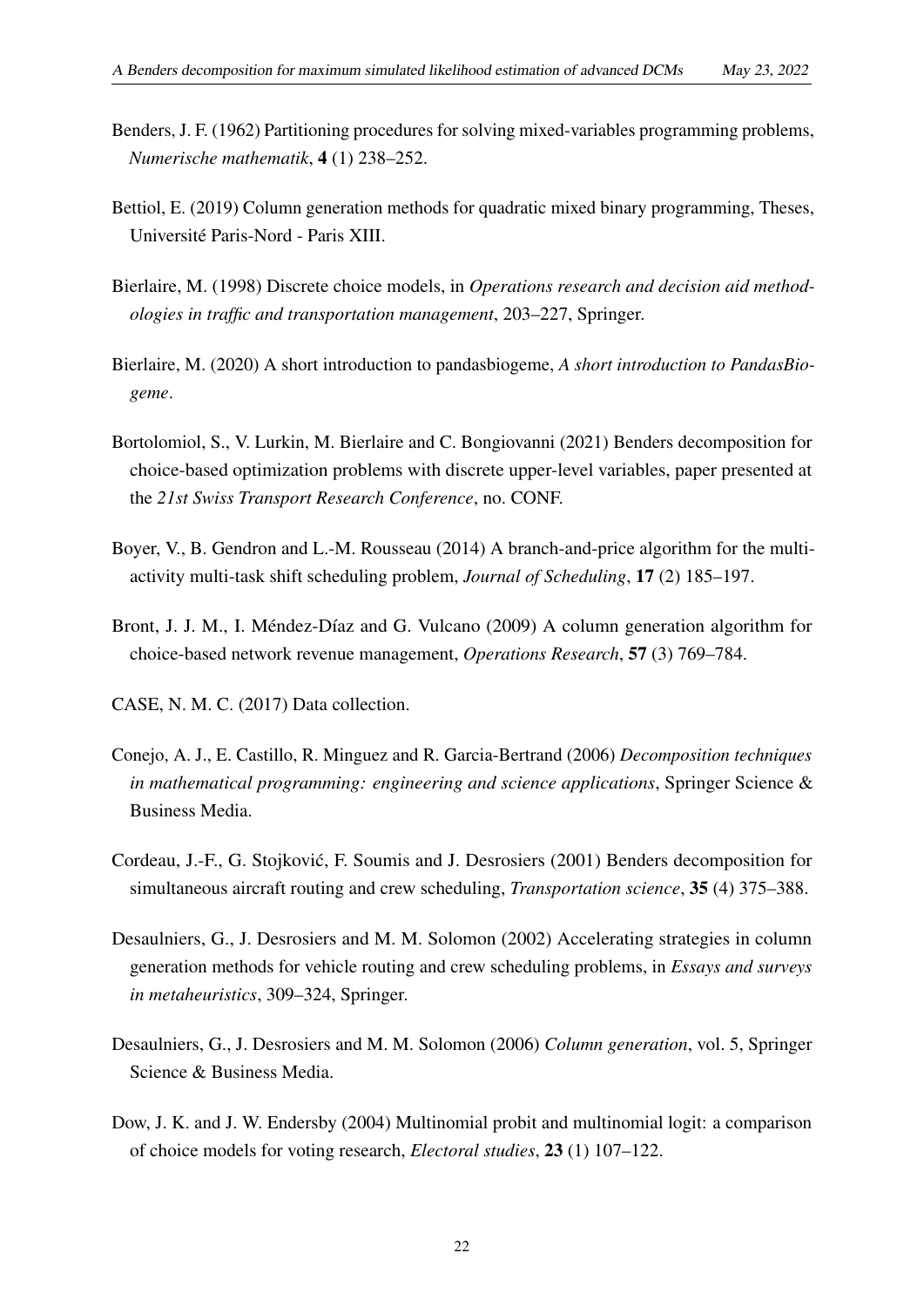- <span id="page-24-8"></span>Feillet, D. (2010) A tutorial on column generation and branch-and-price for vehicle routing problems, *4or*, 8 (4) 407–424.
- <span id="page-24-2"></span>Fernández Antolín, A. (2018) Dealing with correlations in discrete choice models, *Technical Report*, EPFL.
- <span id="page-24-3"></span>Fernandez-Antolin, A., V. Lurkin and M. Bierlaire (2018) Maximum likelihood estimation of discrete and continuous parameters: an milp formulation, paper presented at the *ORBEL 32 Conference*, no. POST\_TALK.
- <span id="page-24-5"></span>Fisher, M. L. (1981) The lagrangian relaxation method for solving integer programming problems, *Management science*, 27 (1) 1–18.
- <span id="page-24-7"></span>Gendron, B. (2019) Revisiting lagrangian relaxation for network design, *Discrete applied mathematics*, 261, 203–218.
- <span id="page-24-1"></span>Goodfellow, I., Y. Bengio and A. Courville (2016) Machine learning basics, *Deep learning*, 1 (7) 98–164.
- <span id="page-24-9"></span>Gurobi Optimization, LLC (2021) Gurobi Optimizer Reference Manual, [https://www.](https://www.gurobi.com) [gurobi.com](https://www.gurobi.com).
- <span id="page-24-0"></span>Hauschild, T. and M. Jentschel (2001) Comparison of maximum likelihood estimation and chisquare statistics applied to counting experiments, *Nuclear Instruments and Methods in Physics Research Section A: Accelerators, Spectrometers, Detectors and Associated Equipment*, 457 (1-2) 384–401.
- <span id="page-24-6"></span>Heidari-Fathian, H. and S. H. R. Pasandideh (2018) Green-blood supply chain network design: Robust optimization, bounded objective function & lagrangian relaxation, *Computers & Industrial Engineering*, 122, 95–105.
- <span id="page-24-4"></span>Koch, S., J. Gönsch and C. Steinhardt (2017) Dynamic programming decomposition for choicebased revenue management with flexible products, *Transportation Science*, 51 (4) 1046–1062.
- <span id="page-24-11"></span>Li, H.-L. and C.-S. Yu (1999) A global optimization method for nonconvex separable programming problems, *European Journal of Operational Research*, 117 (2) 275–292.
- <span id="page-24-10"></span>Lübbecke, M. E. (2010) Column generation, *Wiley encyclopedia of operations research and management science. Wiley, New York*, 1–14.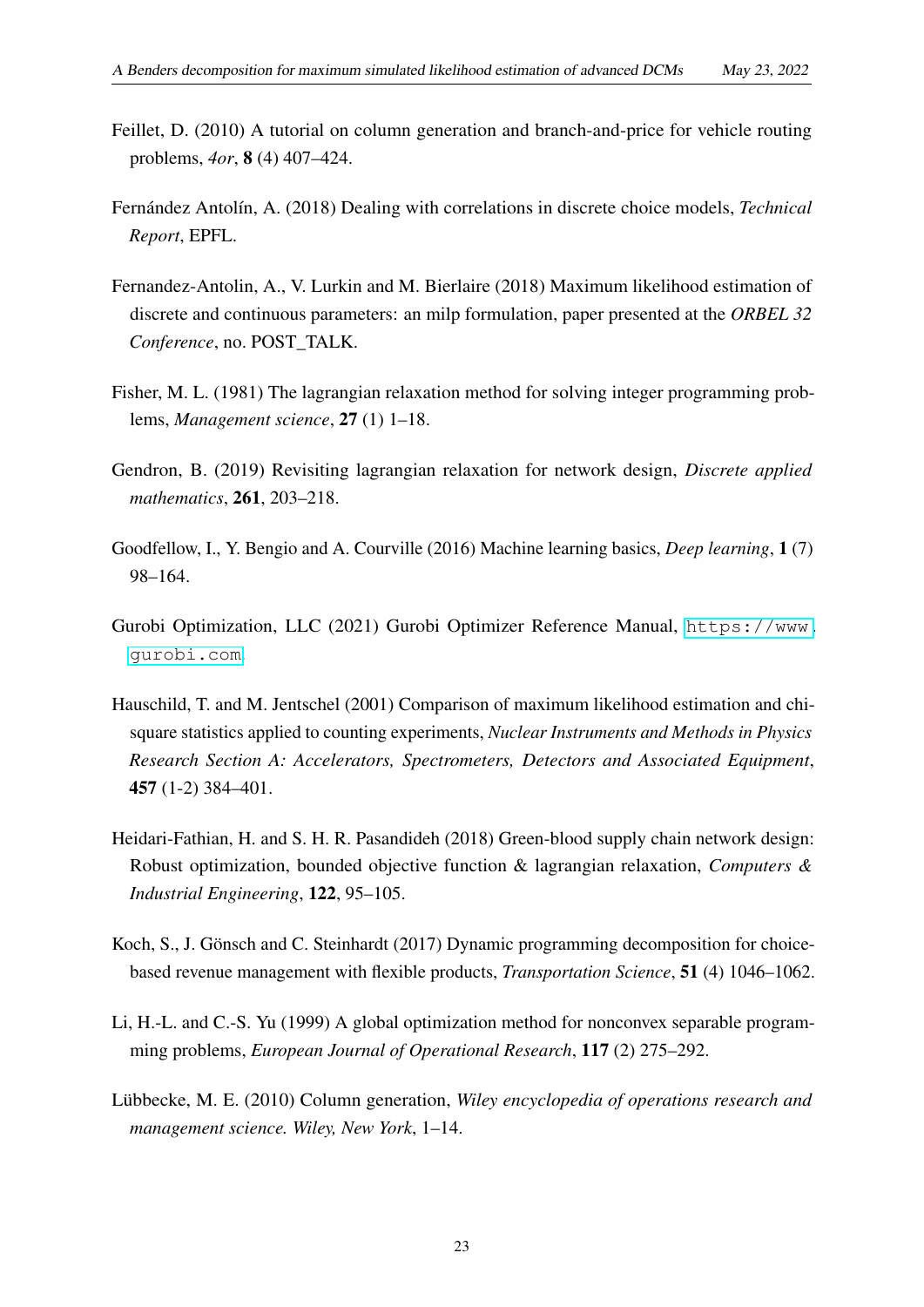- <span id="page-25-0"></span>Myung, I. J. (2003) Tutorial on maximum likelihood estimation, *Journal of mathematical Psychology*, 47 (1) 90–100.
- <span id="page-25-12"></span>Pacheco, M. (2020) A general framework for the integration of complex choice models into mixed integer optimization, Ph.D. Thesis, École Polytechnique Fédérale de Lausanne.
- <span id="page-25-3"></span>Pacheco, M., M. Bierlaire, B. Gendron and S. S. Azadeh (2021) Integrating advanced discrete choice models in mixed integer linear optimization, *Transportation Research Part B: Methodological*, 146, 26–49.
- <span id="page-25-9"></span>Pacheco, M., B. Gendron, V. Lurkin and S. S. A. M. Bierlaire (2018) A lagrangian relaxation technique for the demand-based benefit maximization problem, paper presented at the *Proceedings of the 18th Swiss Transport Research Conference (Ascona, Switzerland)*.
- <span id="page-25-5"></span>Papadakos, N. (2009) Integrated airline scheduling, *Computers & Operations Research*, 36 (1) 176–195.
- <span id="page-25-4"></span>Rahmaniani, R., S. Ahmed, T. G. Crainic, M. Gendreau and W. Rei (2020) The benders dual decomposition method, *Operations Research*, 68 (3) 878–895.
- <span id="page-25-11"></span>Rahmaniani, R., T. G. Crainic, M. Gendreau and W. Rei (2017) The benders decomposition algorithm: A literature review, *European Journal of Operational Research*, 259 (3) 801–817.
- <span id="page-25-7"></span>Shan, W., Z. Peng, J. Liu, B. Yao and B. Yu (2020) An exact algorithm for inland container transportation network design, *Transportation Research Part B: Methodological*, 135, 41–82.
- <span id="page-25-1"></span>Sur, P. and E. J. Candès (2019) A modern maximum-likelihood theory for high-dimensional logistic regression, *Proceedings of the National Academy of Sciences*, 116 (29) 14516–14525.
- <span id="page-25-8"></span>Tiwari, R., S. Jayaswal and A. Sinha (2021) Alternate solution approaches for competitive hub location problems, *European Journal of Operational Research*, 290 (1) 68–80.
- <span id="page-25-2"></span>Train, K. E. (2009) *Discrete choice methods with simulation*, Cambridge university press.
- <span id="page-25-10"></span>Van Den Eeckhout, M., M. Vanhoucke and B. Maenhout (2021) A column generation-based diving heuristic to solve the multi-project personnel staffing problem with calendar constraints and resource sharing, *Computers & Operations Research*, 128, 105163.
- <span id="page-25-6"></span>Yan, C., C. Barnhart and V. Vaze (2020) Choice-based airline schedule design and fleet assignment: A decomposition approach, *Available at SSRN 3513164*.